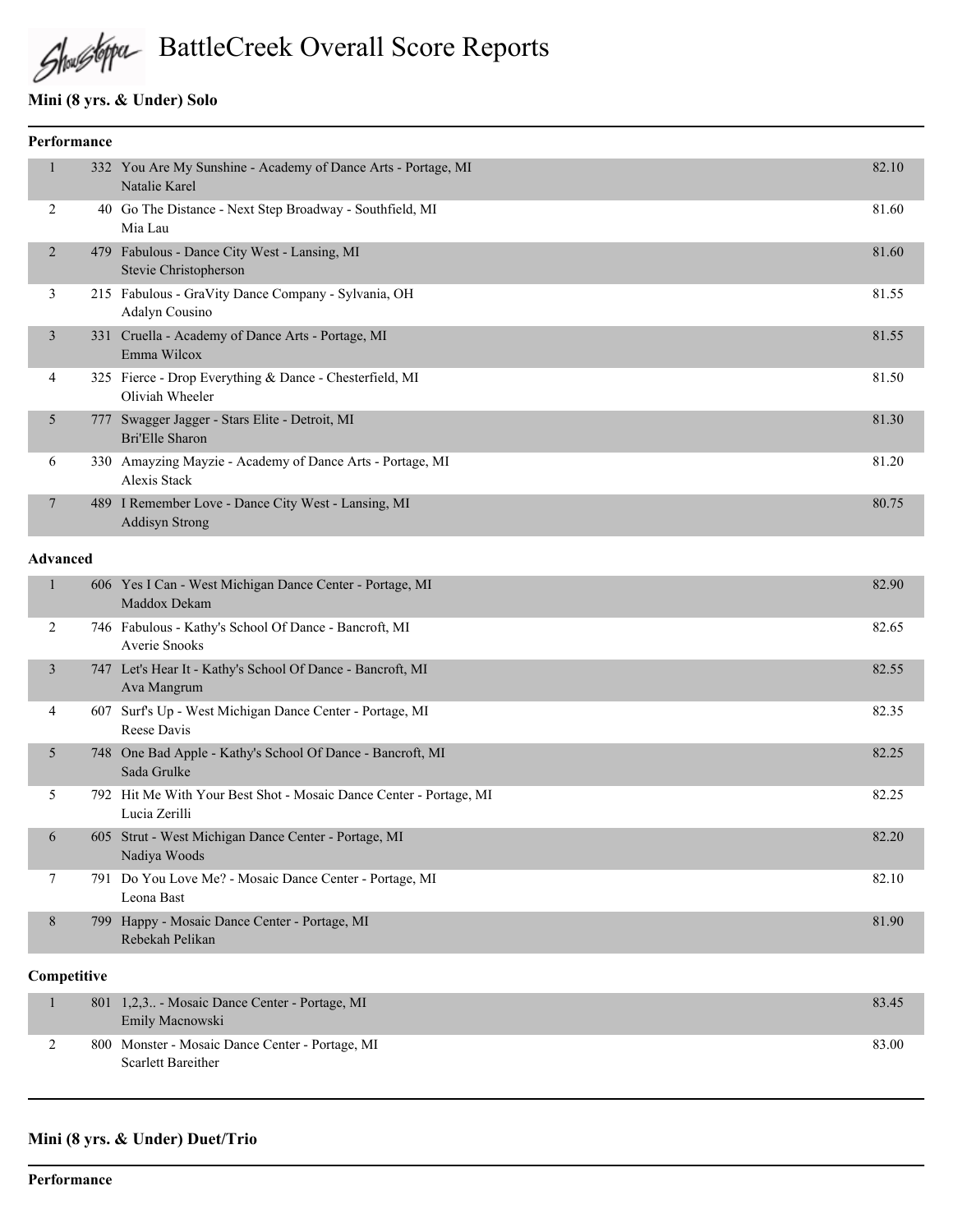|                 | 1 |     | 238 Like A Girl - GraVity Dance Company - Sylvania, OH<br>Claire Smith, Paisley Gleason, Bristol Wrobel              | 81.80 |
|-----------------|---|-----|----------------------------------------------------------------------------------------------------------------------|-------|
|                 | 2 |     | 235 Hot Stuff - GraVity Dance Company - Sylvania, OH<br>Emersyn Crary, Vianne Miller, Eisley Fritz                   | 81.55 |
|                 | 3 |     | 226 Imagine That - GraVity Dance Company - Sylvania, OH<br>Abigail Komisarek, Elyse Rothman                          | 81.25 |
|                 | 4 |     | 239 Tell Me Something - GraVity Dance Company - Sylvania, OH<br>Aria Smith, Brooklyn Parker                          | 81.15 |
| <b>Advanced</b> |   |     |                                                                                                                      |       |
|                 | 1 |     | 749 Work For It - Kathy's School Of Dance - Bancroft, MI<br>Sada Grulke, Ava Mangrum                                 | 82.75 |
|                 | 2 |     | 616 Welcome to the Circus - West Michigan Dance Center - Portage, MI<br>Laurel Cullimore, Maddox Dekam, Nadiya Woods | 82.55 |
|                 | 3 |     | 790 Dream a Little Dream - Mosaic Dance Center - Portage, MI<br>Kaylee Reading, Rebekah Pelikan, Pyper Eichorn       | 81.80 |
|                 | 4 | 337 | Strut - Academy of Dance Arts - Portage, MI<br>Madison Stack, Natalie Karel                                          | 81.55 |
|                 | 4 |     | 804 Money - Mosaic Dance Center - Portage, MI                                                                        | 81.55 |

## Kerissa Platz, Josephine George, Olivia Szoke

| Competitive |                                                           |       |
|-------------|-----------------------------------------------------------|-------|
|             | 798 Chasing the Storm - Mosaic Dance Center - Portage, MI | 83.75 |
|             | Emily Macnowski, Scarlett Bareither                       |       |

## **Mini (8 yrs. & Under) Small**

#### **Performance**

| 1              |     | 324 Bathing Beauties - Drop Everything & Dance - Chesterfield, MI                                                                          | 108.45 |
|----------------|-----|--------------------------------------------------------------------------------------------------------------------------------------------|--------|
|                |     | Riley Johnson, Oliviah Wheeler, Zoe Thoms, Lucy Lamiman                                                                                    |        |
| 2              |     | 482 Candy Girls - Dance City West - Lansing, MI                                                                                            | 108.25 |
|                |     | Juliana McCloud, Leighton Allison, Addisyn Strong, Sammie Bedolla                                                                          |        |
| $\overline{3}$ | 186 | Baby I'm A Star - GraVity Dance Company - Sylvania, OH                                                                                     | 108.20 |
|                |     | Adalyn Cousino, Ashlyn Hansel, Claire Smith, Ella Schlaghter, Emersyn Crary, McKinley Alt, Vianne                                          |        |
|                |     | Miller, Paisley Gleason, Eisley Fritz                                                                                                      |        |
| 3              |     | 196 My Own Drum - GraVity Dance Company - Sylvania, OH                                                                                     | 108.20 |
|                |     | Ashlyn Hansel, Ella Schlaghter, Claire Smith, Paisley Gleason, Vianne Miller, Eisley Fritz                                                 |        |
| $\overline{4}$ |     | 481 Beez - Dance City West - Lansing, MI                                                                                                   | 107.95 |
|                |     | Leighton Allison, Olyvia Lawrence, Skylar Lonzo, Stevie Christopherson, Addisyn Strong, Sienna Taylor,                                     |        |
|                |     | Sammie Bedolla                                                                                                                             |        |
| 5              |     | 514 Born To Be Wild - Dance Dynamics - Marshall, MI                                                                                        | 107.85 |
|                |     | Bentley Briggs, Kylee Battles, Lily-Anne Geairn, Amelia Damron                                                                             |        |
| 6              |     | 185 Smile Big - GraVity Dance Company - Sylvania, OH                                                                                       | 107.60 |
|                |     | Adalyn Cousino, Claire Smith, McKinley Alt, Ashlyn Hansel, Paisley Gleason, Emersyn Crary, Vianne<br>Miller, Eisley Fritz, Ella Schlaghter |        |
| 6              |     | 326 Brave - Drop Everything & Dance - Chesterfield, MI                                                                                     | 107.60 |
|                |     | Riley Johnson, Oliviah Wheeler, Zoe Thoms, Lucy Lamiman                                                                                    |        |
| $\overline{7}$ |     | 483 Tuxedo - Dance City West - Lansing, MI                                                                                                 | 107.50 |
|                |     | Juliana McCloud, Leighton Allison, Olyvia Lawrence, Skylar Lonzo, Stevie Christopherson, Addisyn                                           |        |
|                |     | Strong, Sammie Bedolla, Sienna Taylor                                                                                                      |        |
| 8              |     | 769 All Aboard - Stars Elite - Detroit, MI                                                                                                 | 107.45 |
|                |     | Madison Conley, Kayli Phillips, Kamryn Storr, Eliana Cannon, Aria Bryant, Brooklyn Jackson                                                 |        |
| 9              |     | 32 Shake Your Groove Thing - Next Step Broadway - Southfield, MI                                                                           | 107.40 |
|                |     | Abigail Jardine, Amelia Moceri, Alexandra Bogue, Lauren Lee, Ava Zhao                                                                      |        |
| 10             |     | 519 The Way You Look Tonight - Dance Dynamics - Marshall, MI                                                                               | 107.30 |
|                |     | Aislyn Miller, Quinn Myers, Arianna Woodliff, Chayten Keller                                                                               |        |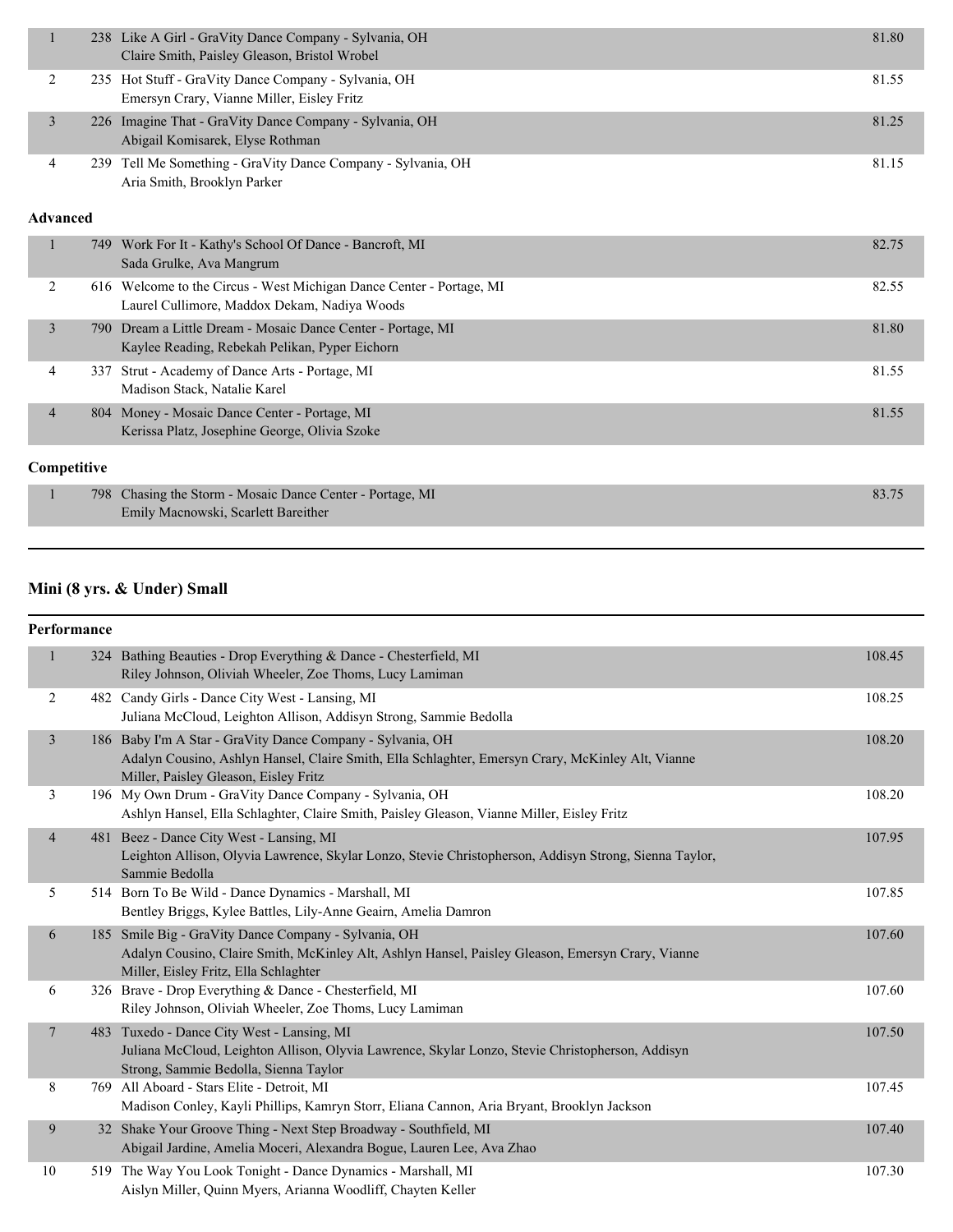**Advanced**

| $\mathbf{1}$ |             | 538 Never Grow Up - West Michigan Dance Center - Portage, MI<br>Amelia Clements, Reese Davis, Laurel Cullimore, Maddox Dekam, Nadiya Woods, Danielle Fowle                                               | 108.85 |
|--------------|-------------|----------------------------------------------------------------------------------------------------------------------------------------------------------------------------------------------------------|--------|
| 2            |             | 505 Everybody Hurts - Dance City West - Lansing, MI<br>Juliana McCloud, Leighton Allison, Addisyn Strong, Sammie Bedolla                                                                                 | 108.70 |
| 3            | 691         | Cinderella - Mosaic Dance Center - Portage, MI<br>Paisleah Cogswell Haas, Olivia Szoke, Nora Sellers, Lucia Zerilli, Leona Bast, Kerissa Platz, Josephine<br>George, Estelle Day, Alexis Gest            | 108.55 |
| 4            | 537         | Hello - West Michigan Dance Center - Portage, MI<br>Halle Angel, Leighton Kwiatkowski, Amelia Clements, Reese Davis, Laurel Cullimore, Maddox Dekam,<br>Athena Pearce, Nadiya Woods, Danielle Fowle      | 108.50 |
| 5            |             | 536 Oompa Loompa - West Michigan Dance Center - Portage, MI<br>Laurel Cullimore, Athena Pearce, Blakely DeKoff, Elliott Pearce, Eloise Cullimore, Katherine Render,<br>Leighton Kwiatkowski, Halle Angel | 107.80 |
| 6            |             | 251 Game Time - Academy of Dance Arts - Portage, MI<br>Alexis Stack, Brody Robbins, Payton Boehrer, Ella Skiles, Emma Wilcox                                                                             | 107.70 |
|              | Competitive |                                                                                                                                                                                                          |        |
| $\mathbf{1}$ |             | 692 Summer Reading - Mosaic Dance Center - Portage, MI<br>Scarlett Bareither, Mae Blankenship, Emily Macnowski, Rebekah Pelikan, Pyper Eichorn, Kaylee<br>Reading                                        | 110.45 |
| 2            |             | 693 Pokerface - Mosaic Dance Center - Portage, MI<br>Scarlett Bareither, Mae Blankenship, Emily Macnowski, Rebekah Pelikan, Pyper Eichorn, Kaylee<br>Reading                                             | 109.55 |
| 3            | 127         | Faith - Synergy Dance Academy - Plymouth, MI<br>Shanaya Goyal, Simona Lindquist, Chloe Crowl, Gabrielle Alawieh, Giuliana Gane, Rayella Rice, Viola<br>Shufeldt                                          | 109.05 |
|              |             |                                                                                                                                                                                                          |        |

## **Mini (8 yrs. & Under) Large**

| Performance    |  |                                                                                                                                                                                                                                   |  |        |
|----------------|--|-----------------------------------------------------------------------------------------------------------------------------------------------------------------------------------------------------------------------------------|--|--------|
|                |  | 754 PBJ - Stars Elite - Detroit, MI                                                                                                                                                                                               |  | 108.65 |
|                |  | Zauria Shoulders, Savannah Brown, Samariyah Robinson, Maziah Thomas, Maya Brown, Malayasia<br>Mack, Makayla Lutes-Davis, Kamille Justice, Jasmyn Mosley, Gabrielle Swift, Carlie Huey, Bri'Elle<br>Sharon                         |  |        |
| 2              |  | 187 Fabulous - GraVity Dance Company - Sylvania, OH<br>Aria Smith, Brooklyn Parker, Irelyn O'Neal, Elyse Rothman, Evelyn Schmidt, Brooklyn Crary, Abigail<br>Komisarek, Bristol Wrobel, Reagan Alt, Madilyn O'Brien               |  | 108.50 |
| $\overline{3}$ |  | 189 Candy - GraVity Dance Company - Sylvania, OH<br>Aria Smith, Brooklyn Parker, Irelyn O'Neal, Abigail Komisarek, Bristol Wrobel, Reagan Alt, Elyse<br>Rothman, Evelyn Schmidt, Madilyn O'Brien, Brooklyn Crary                  |  | 108.35 |
| 4              |  | 515 Shake Your Groove Thang - Dance Dynamics - Marshall, MI<br>Anaya Temple, Bentley Briggs, Evanora Lambert, Kennedy Kauffman, Kylee Battles, Lauren Battles,<br>Lily-Anne Geairn, MacKenzie Toney, Olivia Wright, Amelia Damron |  | 107.20 |
| 5              |  | 511 Candy - Dance Dynamics - Marshall, MI<br>Anaya Temple, Evanora Lambert, Jazzlyn Martin, Kennedy Kauffman, Kylee Battles, Lauren Battles,<br>Lily-Anne Geairn, MacKenzie Toney, Olivia Wright, Amelia Damron                   |  | 106.90 |
|                |  |                                                                                                                                                                                                                                   |  |        |

## **Junior (9 - 11 yrs.) Solo**

#### **Performance**

 1 772 Attention - Stars Elite - Detroit, MI 84.50 Naudia Broaden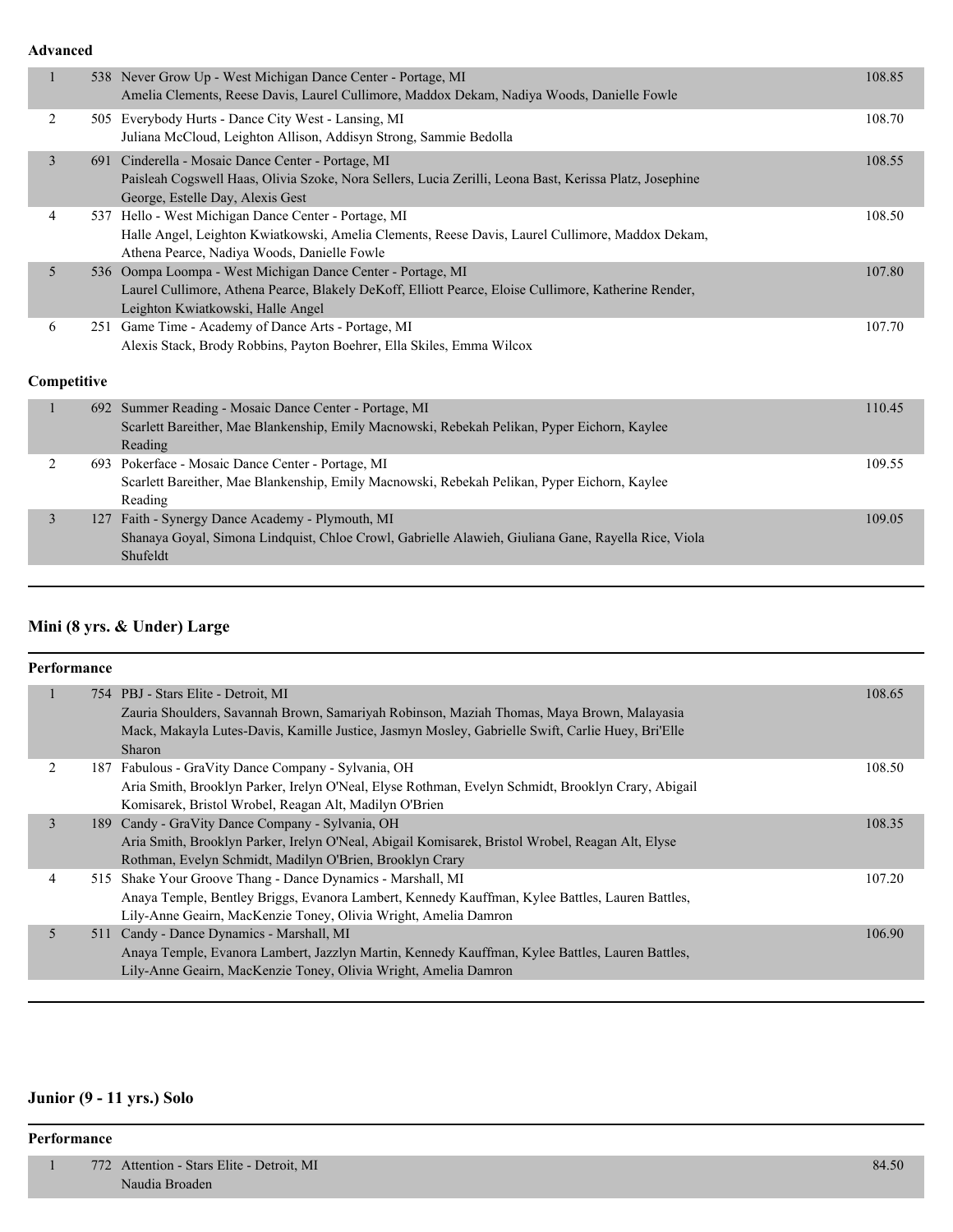| $\overline{2}$           |                 | 37 Shake Shake - Next Step Broadway - Southfield, MI<br>Alaina Hill                         | 83.30 |  |  |
|--------------------------|-----------------|---------------------------------------------------------------------------------------------|-------|--|--|
| 2                        |                 | 60 Black Sands - Next Step Broadway - Southfield, MI<br>Iris Klein                          | 83.30 |  |  |
| 3                        |                 | 167 Wanna Dance With Somebody - Eagle Dance Center - Galion, OH<br><b>Ryleigh Pickering</b> | 83.10 |  |  |
| $\overline{\mathcal{A}}$ |                 | 488 No Excuses - Dance City West - Lansing, MI<br>Sammie Bedolla                            | 83.00 |  |  |
| 5                        |                 | 472 I Hate Boys - Dance City West - Lansing, MI<br>Mia Torres                               | 82.75 |  |  |
| 6                        |                 | 171 My Feet Are On The Rock - Eagle Dance Center - Galion, OH<br>Kaitlyn Tanner             | 82.65 |  |  |
| 7                        |                 | 329 SING - Academy of Dance Arts - Portage, MI<br>Payton Boehrer                            | 82.55 |  |  |
| $\overline{\phantom{a}}$ |                 | 346 Mean Girls - Miss Hallie's Dance House - Flint, MI<br>Alexa Lane                        | 82.55 |  |  |
| 8                        |                 | 533 Boom Boom Pow - Dance Dynamics - Marshall, MI<br>Chayten Keller                         | 82.40 |  |  |
| 9                        |                 | 182 Girl In The Mirror - GraVity Dance Company - Sylvania, OH<br>Elyse Rothman              | 82.35 |  |  |
| 9                        |                 | 339 Emergency - Miss Hallie's Dance House - Flint, MI<br>Alexa Garth                        | 82.35 |  |  |
| 10                       |                 | 173 Arcade - Eagle Dance Center - Galion, OH<br>Raegan Welch                                | 82.25 |  |  |
| 10                       |                 | 201 You Are My Sunshine - GraVity Dance Company - Sylvania, OH<br>Evelyn Schmidt            | 82.25 |  |  |
| 10                       |                 | 333 When She Loved Me - Academy of Dance Arts - Portage, MI<br>Anna Corlin                  | 82.25 |  |  |
|                          | <b>Advanced</b> |                                                                                             |       |  |  |
|                          |                 |                                                                                             |       |  |  |
| 1                        |                 | 475 It's About That Walk - Dance City West - Lansing, MI<br>London Nixon                    | 84.40 |  |  |
| 2                        |                 | 306 I Gotcha - Drop Everything & Dance - Chesterfield, MI<br><b>Ryanne Hutton</b>           | 84.35 |  |  |
| 3                        |                 | 806 All Shook Up - Kathy's School Of Dance - Bancroft, MI<br>Adyson Chapman                 | 84.25 |  |  |
| 4                        |                 | 320 From Other side - Drop Everything & Dance - Chesterfield, MI<br>Emmie Setlak            | 84.20 |  |  |
| 4                        |                 | 807 Toy - Kathy's School Of Dance - Bancroft, MI<br>Lyla Faber                              | 84.20 |  |  |
| 5                        |                 | 311 Mama knows best - Drop Everything & Dance - Chesterfield, MI<br><b>Riley Marsee</b>     | 84.10 |  |  |
| 5                        |                 | 808 Stayin Alive - Kathy's School Of Dance - Bancroft, MI<br>Ava Browning                   | 84.10 |  |  |
| 6                        |                 | 319 Take me Home - Drop Everything & Dance - Chesterfield, MI<br>Juliana Salter             | 84.05 |  |  |
| $\tau$                   |                 | 465 Dancing Queen - Dance City West - Lansing, MI<br>Makenzie Kahl                          | 83.85 |  |  |
| 8                        |                 | 296 Pure - Drop Everything & Dance - Chesterfield, MI<br>Olivia Champagne                   | 83.65 |  |  |
| 9                        |                 | 42 Madness - Next Step Broadway - Southfield, MI<br>Freya Reynolds                          | 83.40 |  |  |
| 9                        |                 | 300 Emergency - Drop Everything & Dance - Chesterfield, MI<br>Kathryn Engelhardt            | 83.40 |  |  |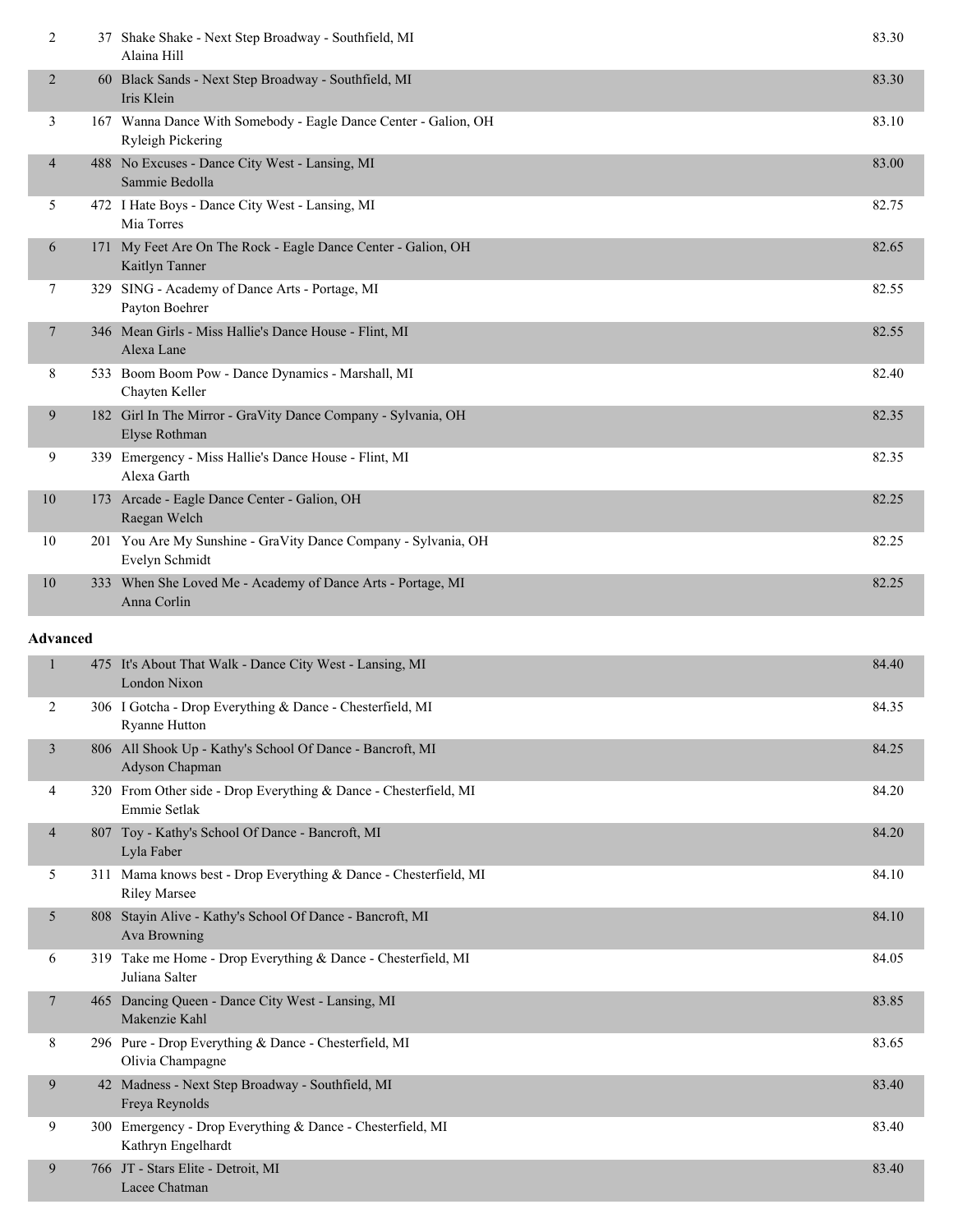| 9            |     | 819 Wepa - Premier Dance Company - Dewitt, MI<br>Tessa Topham                           | 83.40 |
|--------------|-----|-----------------------------------------------------------------------------------------|-------|
| 10           | 789 | That Man - Mosaic Dance Center - Portage, MI<br>Noella Fields                           | 83.30 |
| Competitive  |     |                                                                                         |       |
| $\mathbf{1}$ |     | 786 L-O-V-E - Mosaic Dance Center - Portage, MI<br>Kylie Smith                          | 85.45 |
| 2            |     | 584 Enough - West Michigan Dance Center - Portage, MI<br>Nyah Newby                     | 85.20 |
| 3            |     | 782 Never Give Up on Us - Mosaic Dance Center - Portage, MI<br><b>Kinsley McBarnes</b>  | 84.90 |
| 4            |     | 793 Chicago - Mosaic Dance Center - Portage, MI<br>Shaelyne Hopkins                     | 84.80 |
| 5            |     | 572 Half Light - West Michigan Dance Center - Portage, MI<br><b>Sydney Hosner</b>       | 84.55 |
| 6            |     | 787 Reserve - Mosaic Dance Center - Portage, MI<br>Marissa Bethell                      | 84.20 |
| 7            |     | 586 Do Yo Thang - West Michigan Dance Center - Portage, MI<br>Jamison Perryman-Clark    | 83.75 |
| 8            |     | 571 Somewhere Only We Know - West Michigan Dance Center - Portage, MI<br>Piper Phillips | 83.10 |
| 9            | 158 | Dangerous - Synergy Dance Academy - Plymouth, MI<br>Viola Shufeldt                      | 83.05 |
| 10           |     | 570 Stand By Me - West Michigan Dance Center - Portage, MI<br>Paisley Phillips          | 82.80 |

## **Junior (9 - 11 yrs.) Duet/Trio**

| <b>Performance</b> |    |                                                                                                  |       |  |  |
|--------------------|----|--------------------------------------------------------------------------------------------------|-------|--|--|
| $\mathbf{1}$       |    | 56 Running with the Wolves - Next Step Broadway - Southfield, MI<br>Harper Pinazzo, Vera Leibson | 82.45 |  |  |
| 2                  | 48 | Can You Feel It - Next Step Broadway - Southfield, MI<br>Ava Gogate, Ella Barrett                | 82.15 |  |  |
| 2                  |    | 58 Stayin' Alive - Next Step Broadway - Southfield, MI<br>Violet Klein, Courtney Richards        | 82.15 |  |  |
| 3                  |    | 225 Let's Get Loud - GraVity Dance Company - Sylvania, OH<br>Brooklyn Crary, Evelyn Schmidt      | 82.10 |  |  |
| $\overline{4}$     |    | 424 War Paint - Eagle Dance Center - Galion, OH<br>Kaitlyn Tanner, Maelyn Webb                   | 82.05 |  |  |
| 5                  | 46 | Titanium - Next Step Broadway - Southfield, MI<br>Taylor Adkinson, Anneliese McKelvie            | 82.00 |  |  |
| 6                  |    | 442 Melody - Dance Steps Studio - Brighton, MI<br>Camryn Cowen, Natalie Barrett, Caitlyn Keller  | 81.60 |  |  |

#### **Advanced**

| 809 Size - Kathy's School Of Dance - Bancroft, MI<br>Lyla Faber, Ava Browning, Adyson Chapman            | 84.60 |
|----------------------------------------------------------------------------------------------------------|-------|
| 497 Waka Waka - Dance City West - Lansing, MI<br>Makenzie Kahl, London Nixon                             | 84.20 |
| 45 Sing, Sing, Sing - Next Step Broadway - Southfield, MI<br>Freya Reynolds, Annalise Toma, Maren Dauchy | 84.00 |
| 229 PYT - GraVity Dance Company - Sylvania, OH<br>Jaycee Smith, Giavonni Rodriquez, Avery Rockwell       | 84.00 |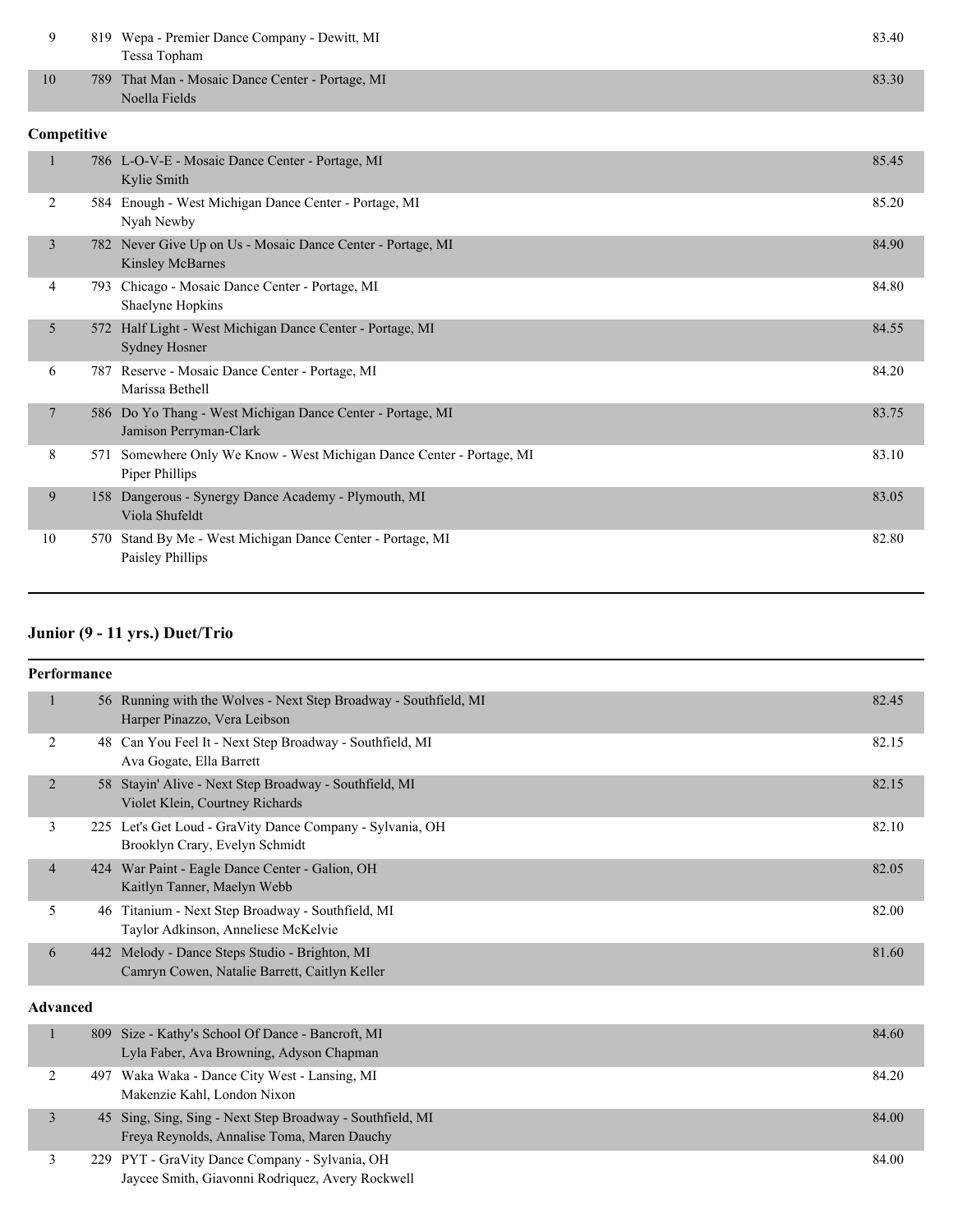| $\overline{4}$ |     | 86 More - DuHadway Dance Dimensions - Alma, MI<br>Gracy Durocher, Kaila Klumpp                        | 83.95 |
|----------------|-----|-------------------------------------------------------------------------------------------------------|-------|
| 5              |     | 54 Moving Cities - Next Step Broadway - Southfield, MI<br>Freya Reynolds, Maren Dauchy, Mireya Savala | 83.80 |
| 6              | 291 | SHOW OFF - Drop Everything & Dance - Chesterfield, MI<br>Kathryn Engelhardt, Sophie Babjack           | 83.65 |
| 7              |     | 50 Get Free - Next Step Broadway - Southfield, MI<br>Ella Long, Cameron Richards                      | 83.55 |
| 8              | 103 | Fool 4 U - DuHadway Dance Dimensions - Alma, MI<br>Camryn Cunningham, Saige Zimmerman                 | 83.20 |
| Competitive    |     |                                                                                                       |       |
|                |     | 785 Like A Prayer - Mosaic Dance Center - Portage, MI<br>Kylie Smith, Kinsley McBarnes                | 85.65 |
| 2              |     | 784 Loved By You - Mosaic Dance Center - Portage, MI<br>Destiny Schlosser, Marissa Bethell            | 85.60 |
| 3              | 613 | Love Is Fire - West Michigan Dance Center - Portage, MI<br>Paisley Phillips, Natalie Fowle            | 83.10 |

## **Junior (9 - 11 yrs.) Small**

| Performance             |                                                                                                                                                                                                                             |        |
|-------------------------|-----------------------------------------------------------------------------------------------------------------------------------------------------------------------------------------------------------------------------|--------|
|                         | 36 Ice Age - Next Step Broadway - Southfield, MI<br>Farrah Alli, Ella Barrett, Violet Klein, Mia Lau, Cecelia Loredo, Courtney Richards, Marlee Watters,<br>Alaina Hill                                                     | 109.85 |
| $\overline{2}$          | 28 Show Yourself - Next Step Broadway - Southfield, MI<br>Anneliese McKelvie, Chloe Tyree, Grace Reihm, Evelyn Keating, Hannah Rass, Iris Klein, Lilliana<br>Loredo, Vera Leibson, Mia Ashley                               | 109.75 |
| $\overline{\mathbf{3}}$ | 21 Wash That Man - Next Step Broadway - Southfield, MI<br>Leah Keating, Violet Klein, Mia Lau, Cecelia Loredo, Courtney Richards, Rosalie Rodgers, Layla<br>Tschannen                                                       | 109.60 |
| 4                       | 523 Lose Control - Dance Dynamics - Marshall, MI<br>Aislyn Miller, Adrianna Tanner, Arianna Woodliff, Brailynn Dermyer, Caidee Yarbro, Chayten Keller,<br>Kaylie McNally, Lexi Hart, Charleigh Palmiter                     | 109.55 |
| 5                       | 22 Power of Love - Next Step Broadway - Southfield, MI<br>Taylor Adkinson, Farrah Alli, Ella Barrett, Ava Gogate, Addison Kim, Olivia Lawton, Adele Prando,<br>Marlee Watters                                               | 109.40 |
| 6                       | 351 Helium - Miss Hallie's Dance House - Flint, MI<br>Savannah Hindmon, Lacy Lenz, Gracie Morey, Claire Shepherd, Brooklyn Cooper, Autumn Krotzer,<br>Alexa Garth, Alexa Lane                                               | 109.20 |
| 7                       | 512 Firework - Dance Dynamics - Marshall, MI<br>Kaylie McNally, Mallarie Anthony, Allie Sworst, Kylee Kirk, Zoey White                                                                                                      | 109.15 |
| 8                       | 354 Na Na Na - Miss Hallie's Dance House - Flint, MI<br>Savannah Hindmon, Lacy Lenz, Gracie Morey, Claire Shepherd, Brooklyn Cooper, Autumn Krotzer,<br>Alexa Garth, Alexa Lane                                             | 109.05 |
| 9                       | 350 Dance Like your daddy - Miss Hallie's Dance House - Flint, MI<br>Savannah Hindmon, Lacy Lenz, Gracie Morey, Claire Shepherd, Brooklyn Cooper, Autumn Krotzer,<br>Alexa Garth, Alexa Lane                                | 109.00 |
| 10                      | 253 Somewhere over the rainbow - Shari Rarick School of Dance - Battle Creek, MI<br>Eva Iliff, Maci Cochran, Cadence Schacterle, Charlotte Armock, Lilah Barnett, Lyla Rabbitt, Peyton<br>Williams                          | 108.90 |
| <b>Advanced</b>         |                                                                                                                                                                                                                             |        |
| 1                       | 282 Strangers in this town - Drop Everything & Dance - Chesterfield, MI<br>Juliana Salter, Olivia Champagne, Jadyn Marshall, Emmie Setlak, Kathryn Engelhardt, Ryanne Hutton,<br>Ashlyn Deska, Jaylee Greeson, Riley Marsee | 111.90 |
| 2                       | 771 Don't Worry 'Bout It - Stars Elite - Detroit, MI                                                                                                                                                                        | 111.75 |

Nyla Rozzell, Naudia Broaden, Lacee Chatman, Johnna Dixon, Brooklyn Glover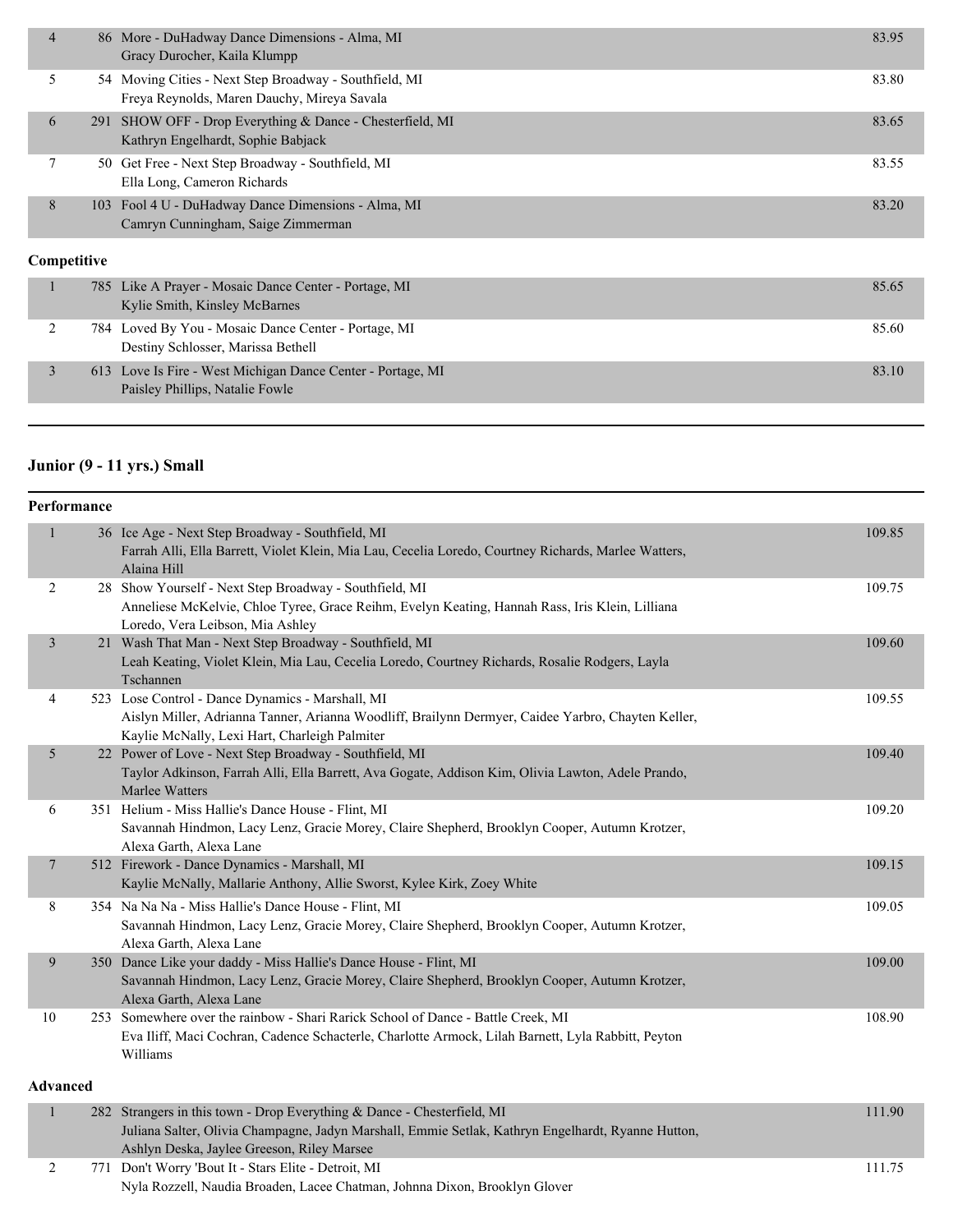| 3              | 203 Women in PINK - GraVity Dance Company - Sylvania, OH<br>Olivia Jurski, Giavonni Rodriquez, Alleigh Hansel, Avery Anderson, Charlotte Hoyt, Avery Rockwell,<br>Jaycee Smith                                   | 111.65 |
|----------------|------------------------------------------------------------------------------------------------------------------------------------------------------------------------------------------------------------------|--------|
| 4              | 466 Purse First - Dance City West - Lansing, MI<br>London Nixon, Makena Boone, Makenzie Kahl, Mia Torres, Shyla Woodman, Savannah Xiong                                                                          | 111.35 |
| 5              | 498 Money - Dance City West - Lansing, MI<br>Aniyah Crawford, London Nixon, Makenzie Kahl, Mia Torres, Olive Hettinga, Shyla Woodman, Sydney<br>Lonzo                                                            | 111.25 |
| 6              | 192 Absolutely Not - GraVity Dance Company - Sylvania, OH<br>Olivia Jurski, Giavonni Rodriquez, Alleigh Hansel, Gabriella Myshock, Avery Anderson, Charlotte Hoyt,<br>Avery Rockwell, Jaycee Smith               | 111.10 |
| $\overline{7}$ | 281 Sun - Drop Everything & Dance - Chesterfield, MI<br>Juliana Salter, Kathryn Engelhardt, Ryanne Hutton, Jadyn Marshall, Ashlyn Deska, Natalie Benacquisto,<br>Sophie Babjack, Jaylee Greeson, Riley Marsee    | 111.05 |
| 8              | 24 Higher - Next Step Broadway - Southfield, MI<br>Cameron Richards, Ella Long, Freya Reynolds, Logan Hoomaian, Iris Klein, Kara Valentine, Maren<br>Dauchy, Olivia Valentine                                    | 111.00 |
| 9              | 74 Everybody get Up - DuHadway Dance Dimensions - Alma, MI<br>Saige Zimmerman, Allison Sandro, Alayna Vidal, Addysen Throop, Kaila Klumpp, Makaila Moline,<br>Gracy Durocher, Mayla Badour                       | 110.95 |
| 9              | 275 How Long will i love you - Drop Everything & Dance - Chesterfield, MI<br>Juliana Salter, Kathryn Engelhardt, Jadyn Marshall, Jaylee Greeson, Riley Marsee                                                    | 110.95 |
| $10\,$         | 492 Be True - Dance City West - Lansing, MI<br>Makena Boone, London Nixon, Makenzie Kahl, Mia Torres, Shyla Woodman                                                                                              | 110.75 |
| Competitive    |                                                                                                                                                                                                                  |        |
| $\mathbf{1}$   | 698 Wild Side - Mosaic Dance Center - Portage, MI<br>Destiny Schlosser, Shaelyne Hopkins, Noella Fields, Marissa Bethell, Kylie Smith, Kinsley McBarnes,<br>Elizabeth Moss                                       | 113.15 |
| 2              | 697 I Won't Let Go - Mosaic Dance Center - Portage, MI<br>Destiny Schlosser, Shaelyne Hopkins, Noella Fields, Marissa Bethell, Kylie Smith, Kinsley McBarnes,<br>Elizabeth Moss                                  | 112.90 |
| $\mathfrak{Z}$ | 540 Boogie Shoes - West Michigan Dance Center - Portage, MI<br>Joelle Nouna, Nyah Newby, Paisley Phillips, Abigail Davis, Jamison Perryman-Clark, Lillian<br>McGaughey, Naya Dike, Piper Phillips, Sydney Hosner | 111.85 |
| 4              | 539 Resolve - West Michigan Dance Center - Portage, MI<br>Nyah Newby, Paisley Phillips, Jamison Perryman-Clark, Naya Dike, Sydney Hosner                                                                         | 111.65 |
| $\overline{4}$ | 541 Don't Slack - West Michigan Dance Center - Portage, MI<br>Nyah Newby, Paisley Phillips, Joelle Nouna, Jamison Perryman-Clark, Natalie Fowle, Naya Dike, Piper<br>Phillips, Sydney Hosner                     | 111.65 |
| 5              | 125 Hit Me Up - Synergy Dance Academy - Plymouth, MI<br>Colleen Shaw, Gabrielle Alawieh, Mikayla Warner, Aaliyah Royston, Danyelle Petit, Katie Kaericher,<br><b>Hailey Martins</b>                              | 111.45 |

## **Junior (9 - 11 yrs.) Large**

| Performance |  |                                                                                                                                                          |        |  |
|-------------|--|----------------------------------------------------------------------------------------------------------------------------------------------------------|--------|--|
|             |  | 23 Knock on Wood - Next Step Broadway - Southfield, MI<br>Alaina Hill, Anneliese McKelvie, Chloe Tyree, Grace Reihm, Harper Pinazzo, Ava Barrett, Evelyn | 109.85 |  |
|             |  | Keating, Hannah Rass, Lilliana Loredo, Mia Ashley, Vera Leibson                                                                                          |        |  |
|             |  | 363 30,000 Feet - 360 Dance Company - Marshall, MI                                                                                                       | 109.60 |  |
|             |  | Marley Albrecht, Maria Andalon, Charlotte Baker, Kennedy Hughes, Olivia Kotas, Brynley Swallow,                                                          |        |  |
|             |  | Cooper Wasielewski, Lilli Welker, Zophi Zuehlke, Ava Metheny                                                                                             |        |  |
|             |  | 26 Two Birds - Next Step Broadway - Southfield, MI                                                                                                       | 109.45 |  |
|             |  | Taylor Adkinson, Farrah Alli, Ella Barrett, Ava Gogate, Leah Keating, Addison Kim, Violet Klein, Mia                                                     |        |  |
|             |  | Lau, Olivia Lawton, Cecelia Loredo, Adele Prando, Courtney Richards, Rosalie Rodgers, Layla                                                              |        |  |
|             |  | Tschannen, Marlee Watters                                                                                                                                |        |  |
|             |  |                                                                                                                                                          |        |  |

4 366 9 to 5 - 360 Dance Company - Marshall, MI 109.30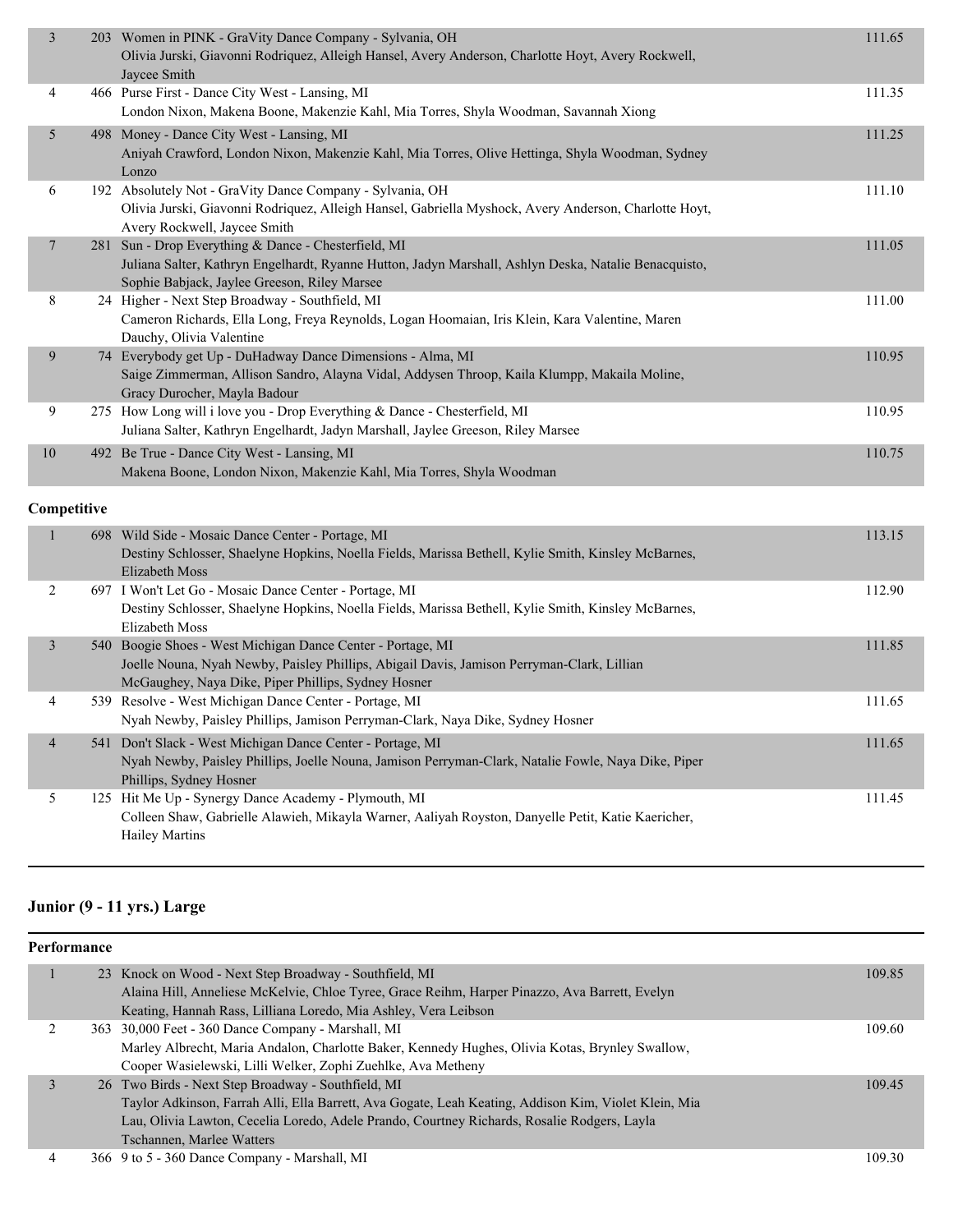|                 | Alaina Dysinger, Sofia Swift, Vivian Moore, Isabella Russell, Charlotte Thompson, Zoey Bright, Madilyn<br>Brunner, Ava Bucznyski, Jaylynn Cox, Amaya DuBois, Tatyana Egnatuk, Delaney Flynn, Isabelle<br>Walters, Livia Watson                                                                                                                                 |        |
|-----------------|----------------------------------------------------------------------------------------------------------------------------------------------------------------------------------------------------------------------------------------------------------------------------------------------------------------------------------------------------------------|--------|
| 5               | 364 Rainbow - 360 Dance Company - Marshall, MI<br>Alaina Dysinger, Sofia Swift, Charlotte Thompson, Zoey Bright, Madilyn Brunner, Ava Bucznyski,<br>Jaylynn Cox, Amaya DuBois, Tatyana Egnatuk, Delaney Flynn, Isabelle Walters, Livia Watson                                                                                                                  | 109.20 |
| 6               | 365 You Can't Stop The Beat - 360 Dance Company - Marshall, MI<br>Marley Albrecht, Maria Andalon, Charlotte Baker, Kennedy Hughes, Olivia Kotas, Brynley Swallow,<br>Cooper Wasielewski, Lilli Welker, Zophi Zuehlke, Ava Metheny                                                                                                                              | 109.00 |
| <b>Advanced</b> |                                                                                                                                                                                                                                                                                                                                                                |        |
| $\mathbf{1}$    | 76 Hard Knock Life - DuHadway Dance Dimensions - Alma, MI<br>Mayla Badour, Maddy Darter, Kymber Austin, Naomi Brownson, Hanna Hutchinson, Maelin Evitts, Celia<br>Ebnit, Carly Janes, Paige McConnell, Makaila Moline, Avery Raducha, Emma Miller, Cecilia Reynolds,<br>Allison Sandro, Taylor Sandro, Avery Veale, Addysen Throop, Olivia Stoneman            | 111.65 |
| $\overline{c}$  | 268 Dem Beats - Drop Everything & Dance - Chesterfield, MI<br>Juliana Salter, Kathryn Engelhardt, Ryanne Hutton, Olivia Champagne, Jadyn Marshall, Ashlyn Deska,<br>Jaylee Greeson, Riley Marsee, Natalie Benacquisto, Sophie Babjack                                                                                                                          | 111.60 |
| $\mathfrak{Z}$  | 77 Heart of Stone - DuHadway Dance Dimensions - Alma, MI<br>Camryn Cunningham, Gracy Durocher, Celia Ebnit, Lillyana Grollimund, Kaila Klumpp, Emma Miller,<br>Cecilia Reynolds, Allison Sandro, Alayna Vidal, Saige Zimmerman                                                                                                                                 | 111.50 |
| 4               | 767 An Angel Falls - Stars Elite - Detroit, MI<br>Alonzo Dock, MaKayla Malloy-Campbell, Samantha Porter, NaDyia Verdell, Jael Young, Nyla Rozzell,<br>Naudia Broaden, Lacee Chatman, Johnna Dixon, Brooklyn Glover                                                                                                                                             | 111.40 |
| 5               | 30 Goody Goody - Next Step Broadway - Southfield, MI<br>Alaina Hill, Olivia Lawton, Maren Dauchy, Logan Hoomaian, Ella Long, Harper Pinazzo, Freya<br>Reynolds, Kara Valentine, Olivia Valentine, Cameron Richards, Mireya Savala                                                                                                                              | 111.20 |
| 6               | 274 I look to you - Drop Everything & Dance - Chesterfield, MI<br>Juliana Salter, Emmie Setlak, Kathryn Engelhardt, Ryanne Hutton, Olivia Champagne, Jadyn Marshall,<br>Ashlyn Deska, Jaylee Greeson, Riley Marsee, Natalie Benacquisto, Sophie Babjack                                                                                                        | 110.90 |
| 6               | 770 Super Loud - Stars Elite - Detroit, MI<br>Brooklyn Glover, Johnna Dixon, Kayleah Harris, Khanyah Abrams, Lacee Chatman, Naviah Brooks, Nyla<br>Rozzell, Rylee Phiffer, Makayla Ellison, Zi'onnah Green, Shianna Winston-Safford, Kamari Blue, Devynn<br>English, London Frye, Eliseah Griffin, Aveyona Jackson, Saniya Young, Ve'onna Young, Ja'Mikah Tabb | 110.90 |
| 7               | 27 Desperate Youth - Next Step Broadway - Southfield, MI<br>Alaina Hill, Chloe Tyree, Ella Long, Harper Pinazzo, Logan Hoomaian, Ava Barrett, Evelyn Keating, Iris<br>Klein, Kara Valentine, Olivia Valentine, Vera Leibson, Cameron Richards                                                                                                                  | 110.80 |
| 8               | 247 Brand New - Academy of Dance Arts - Portage, MI<br>Brody Robbins, Natalie Karel, Alexis Stack, Bristol Bagley, Harper Behrens, Payton Boehrer, Anna<br>Corlin, Ella Skiles, Avery Young, Madison Stack, Bentley Greenberger, Emma Wilcox                                                                                                                   | 110.10 |
| Competitive     |                                                                                                                                                                                                                                                                                                                                                                |        |
| $\mathbf{1}$    | 133 A Little Party - Synergy Dance Academy - Plymouth, MI<br>Chloe Crowl, Colleen Shaw, Gabrielle Alawieh, Giuliana Gane, Mikayla Warner, Rayella Rice, Sophia<br>Myrand, Viola Shufeldt, Daisy Jones, Ella Montes, Frensis Fraholli, Katie Kaericher, Marley Schmitt                                                                                          | 111.40 |
| 2               | 542 Days Like These - West Michigan Dance Center - Portage, MI<br>Addisen Gardner, Nyah Newby, Paisley Phillips, Joelle Nouna, Abigail Davis, Jamison Perryman-Clark,<br>Lillian McGaughey, Madison Klenoski, Natalie Fowle, Naya Dike, Piper Phillips, Sydney Hosner, Ava<br>Willit                                                                           | 111.30 |
| $\mathfrak{Z}$  | 132 Divas - Synergy Dance Academy - Plymouth, MI<br>Chloe Crowl, Colleen Shaw, Ella Mahmood, Gabrielle Alawieh, Giuliana Gane, Lydie Hessenbrach,<br>Mikayla Warner, Piper Jagosz, Rayella Rice, Viola Shufeldt, Katie Kaericher                                                                                                                               | 110.65 |
| 3               | 134 Here Comes The Sun - Synergy Dance Academy - Plymouth, MI<br>Chloe Crowl, Colleen Shaw, Giuliana Gane, Mikayla Warner, Rayella Rice, Sophia Myrand, Viola<br>Shufeldt, Daisy Jones, Ella Montes, Katie Kaericher                                                                                                                                           | 110.65 |

## **Junior (9 - 11 yrs.) Super**

#### **Performance**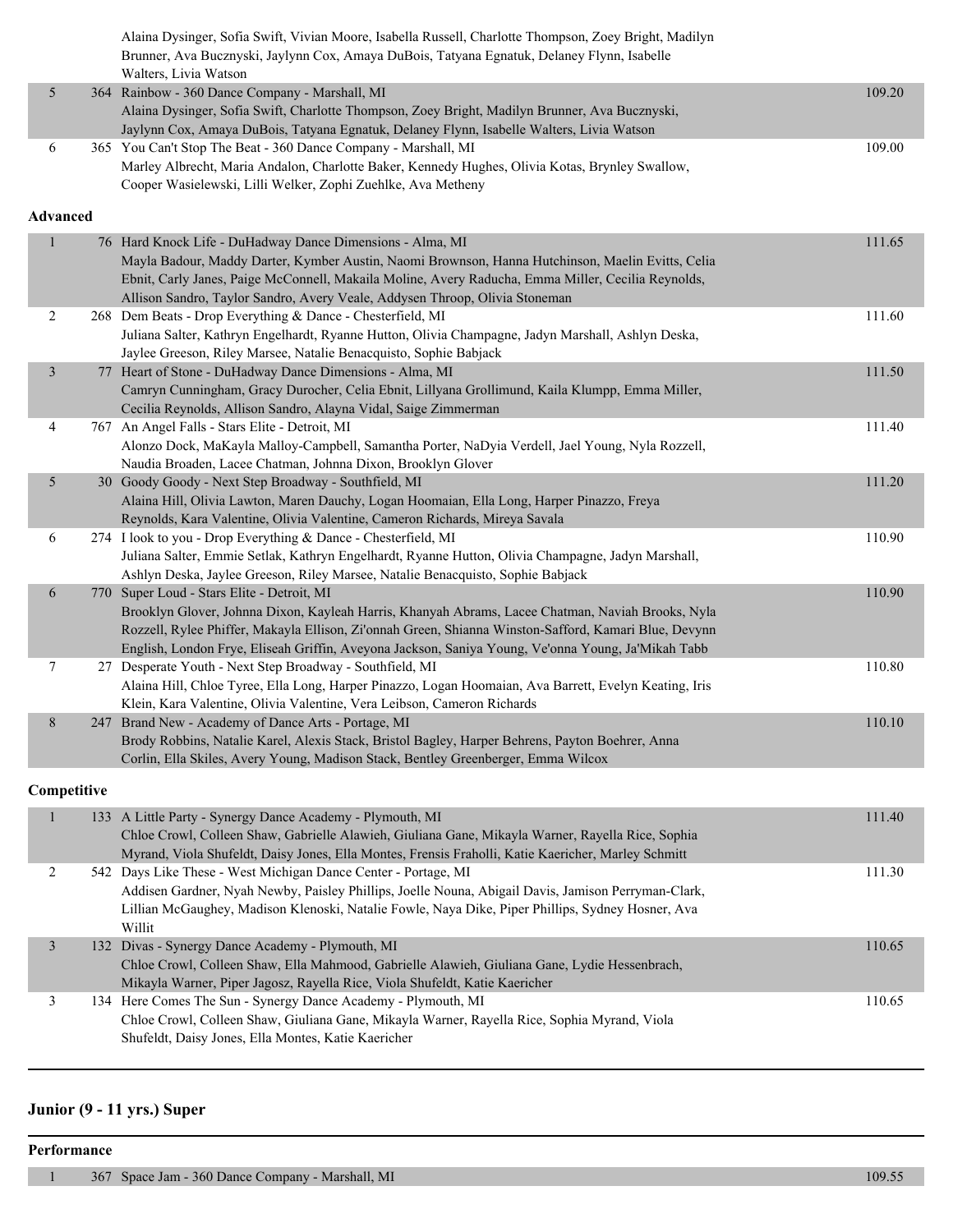Alaina Dysinger, Audrey Stemaly, Sofia Swift, Vivian Moore, Charlotte Thompson, Marley Albrecht, Maria Andalon, Charlotte Baker, Zoey Bright, Madilyn Brunner, Ava Bucznyski, Jaylynn Cox, Amaya DuBois, Tatyana Egnatuk, Delaney Flynn, Betty Giesen, Kennedy Hughes, Olivia Kotas, Brynley Swallow, Isabelle Walters, Livia Watson, Lilli Welker, Zophi Zuehlke, Ava Metheny

#### **Teen (12 - 14 yrs.) Solo**

| Performance              |     |                                                                                         |        |
|--------------------------|-----|-----------------------------------------------------------------------------------------|--------|
| $\mathbf{1}$             |     | 44 Run To You - Next Step Broadway - Southfield, MI<br>Kate Leitao                      | 112.95 |
| 2                        |     | 172 Someone To You - Eagle Dance Center - Galion, OH<br>Maelyn Webb                     | 112.65 |
| 3                        |     | 295 Found - Drop Everything & Dance - Chesterfield, MI<br>Kherington Campbell           | 112.60 |
| 4                        |     | 62 People Help the People - Next Step Broadway - Southfield, MI<br>Ava Barrett          | 112.45 |
| 4                        |     | 345 Lonely Hearts - Miss Hallie's Dance House - Flint, MI<br>Tonilyn Oberry             | 112.45 |
| 5                        |     | 38 Enough is Enough - Next Step Broadway - Southfield, MI<br><b>Evelyn Keating</b>      | 112.40 |
| 6                        |     | 778 River - Stars Elite - Detroit, MI<br>MaKayla Malloy-Campbell                        | 112.30 |
| 7                        |     | 262 Little Voice - Shari Rarick School of Dance - Battle Creek, MI<br>Rebecca Jankowski | 112.10 |
| 7                        |     | 425 Mouthwings - Dance Steps Studio - Brighton, MI<br>Madelyn Gallaher                  | 112.10 |
| 8                        |     | 534 Two Birds - Dance Dynamics - Marshall, MI<br>Kamree Novak                           | 111.80 |
| 9                        |     | 530 Let Her Go - Dance Dynamics - Marshall, MI<br><b>Allie Sworst</b>                   | 111.70 |
| 9                        |     | 764 I Was Here - Stars Elite - Detroit, MI<br>Kamari Blue                               | 111.70 |
| 10                       |     | 61 Bottom of the River - Next Step Broadway - Southfield, MI<br>Mia Ashley              | 111.65 |
| 10                       |     | 386 Arcade - 360 Dance Company - Marshall, MI<br>Taylor Bohney                          | 111.65 |
| <b>Advanced</b>          |     |                                                                                         |        |
| $\mathbf{1}$             | 821 | The Ends of the Earth - Premier Dance Company - Dewitt, MI<br>Haven Topham              | 86.20  |
| $\overline{c}$           |     | 824 I Have Nothing - Premier Dance Company - Dewitt, MI<br>Elizabeth Tang               | 86.15  |
| $\mathfrak{Z}$           |     | 321 The first time - Drop Everything & Dance - Chesterfield, MI<br>Mia Spasich          | 85.75  |
| 3                        |     | 462 Stuck In My Head - Dance City West - Lansing, MI<br>Rima Hafez                      | 85.75  |
| $\overline{\mathcal{A}}$ |     | 222 We Belong together - GraVity Dance Company - Sylvania, OH<br>Katelyn Augustyniak    | 85.65  |
| 4                        |     | 831 Winter Song - Premier Dance Company - Dewitt, MI<br>Lynnleigh Pugmire               | 85.65  |
| 5                        |     | 379 Cold - 360 Dance Company - Marshall, MI<br>Brooke Woodworth                         | 85.40  |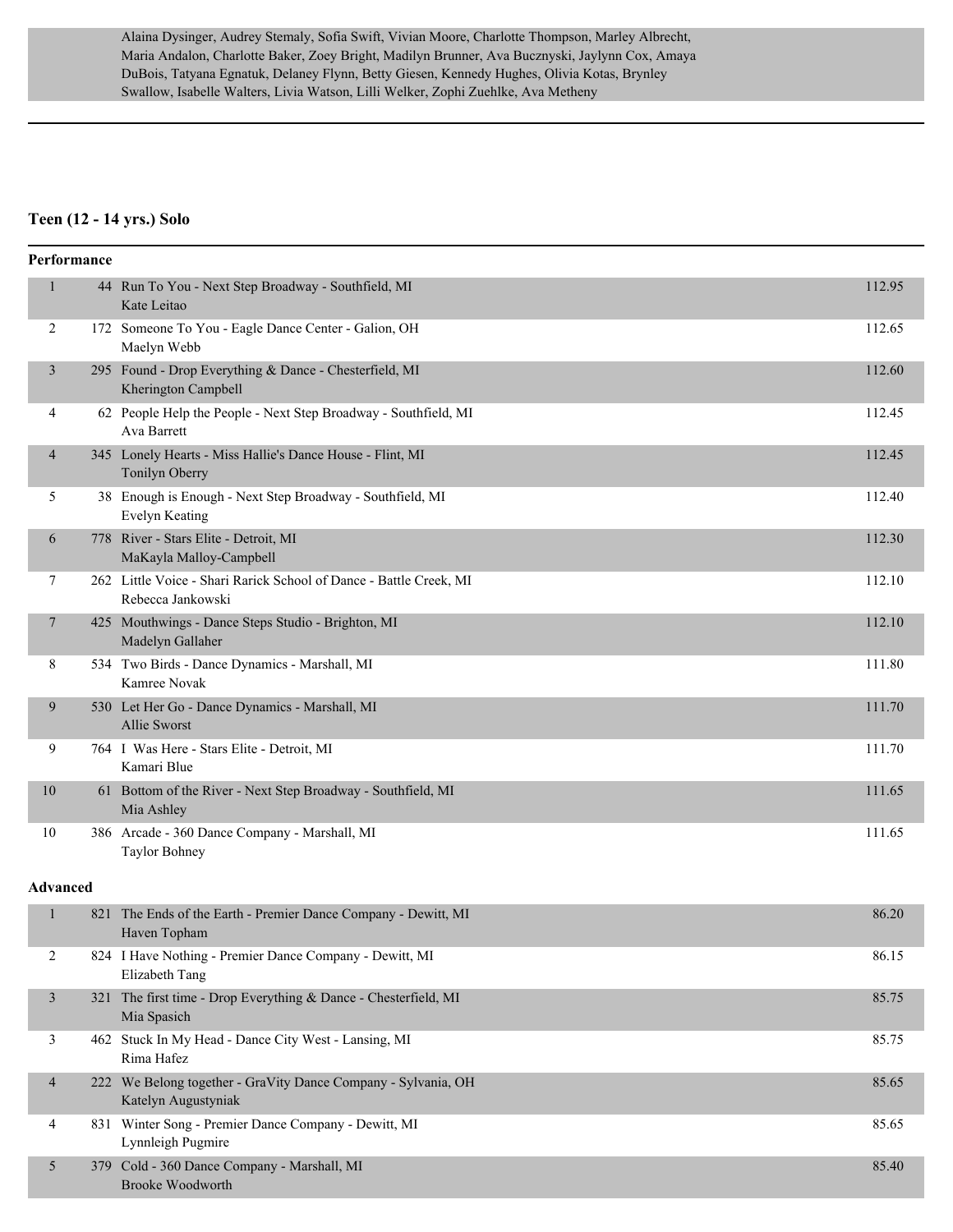| 6              | 227 I Took the Night - GraVity Dance Company - Sylvania, OH<br>Charlotte Hoyt    | 85.30 |
|----------------|----------------------------------------------------------------------------------|-------|
| $\overline{7}$ | 243 Always - GraVity Dance Company - Sylvania, OH<br>Isabella Samson             | 85.25 |
| 8              | 774 Tainted Love - Stars Elite - Detroit, MI<br>Jael Young                       | 85.15 |
| 9              | 55 Wheel of Time - Next Step Broadway - Southfield, MI<br>Annalise Toma          | 85.10 |
| 9              | 184 False Confidence - GraVity Dance Company - Sylvania, OH<br>Kallie McLaughlin | 85.10 |
| 9              | 212 Breathe Me - GraVity Dance Company - Sylvania, OH<br>Madelyn Gilley          | 85.10 |
| 9              | 228 I Ran - GraVity Dance Company - Sylvania, OH<br>Olivia Jurski                | 85.10 |
| 10             | 499 I Will Survive - Dance City West - Lansing, MI<br>Jamemah Dos-Reis           | 85.05 |
| 10             | 825 Respect - Premier Dance Company - Dewitt, MI<br>Jocelyn Hessling             | 85.05 |

#### **Competitive**

|                | 598  | Aria - West Michigan Dance Center - Portage, MI<br>Madison Klenoski                     | 87.25 |
|----------------|------|-----------------------------------------------------------------------------------------|-------|
| 2              | 838  | Salem's Secret - West Michigan Dance Center - Portage, MI<br>Molly Myers                | 87.20 |
| 3              |      | 788 My Sanctuary - Mosaic Dance Center - Portage, MI<br>Destiny Schlosser               | 86.90 |
| 4              |      | 567 A Fear of the Unknown - West Michigan Dance Center - Portage, MI<br>Mara Juodawlkis | 86.85 |
| 5              |      | 109 Veto - DuHadway Dance Dimensions - Alma, MI<br>Gwendolyn Breidinger                 | 86.65 |
| 6              |      | 794 The Bitter End - Mosaic Dance Center - Portage, MI<br>Dylan Curtis                  | 86.60 |
| $\overline{7}$ | 233  | Reset - GraVity Dance Company - Sylvania, OH<br>Katie Mason                             | 86.55 |
| 8              | 779. | Alter - Elevate Dance Collective - Warren, OH<br>Adison Lenox                           | 86.25 |
| 9              | 781  | Say You Love Me - Elevate Dance Collective - Warren, OH<br>Adrienne Rich                | 86.20 |
| 10             | 155  | Jukebox - Synergy Dance Academy - Plymouth, MI<br>Zenya Ramanathan                      | 86.00 |
| 10             | 744  | Talking To The Moon - Kathy's School Of Dance - Bancroft, MI<br>McKenna Hyde            | 86.00 |
|                |      |                                                                                         |       |

## **Teen (12 - 14 yrs.) Duet/Trio**

## **Performance** 1 286 The Jitterbug - Drop Everything & Dance - Chesterfield, MI 111.85 Sophie Catlin, Kherington Campbell, Mia DeRosia 2 269 Stupid Love - Drop Everything & Dance - Chesterfield, MI 111.55 Sophie Catlin, Kherington Campbell, Mia DeRosia 3 276 Footprints in the sand - Drop Everything & Dance - Chesterfield, MI 111.40 Sophie Catlin, Kherington Campbell, Mia DeRosia 3 529 Treasure - Dance Dynamics - Marshall, MI 111.40 Allie Sworst, Kamree Novak, Avery Tiernan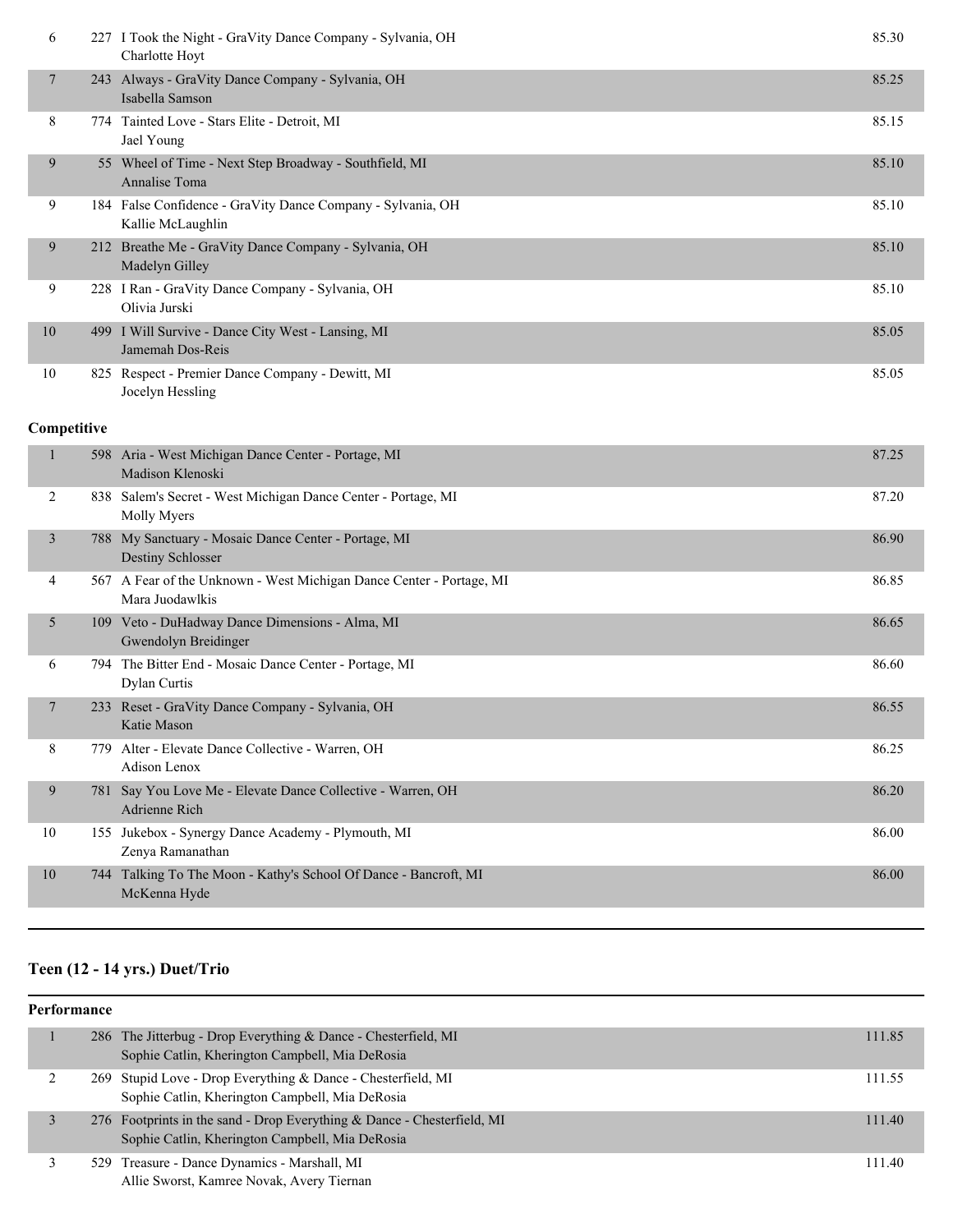#### **Advanced**

| $\mathbf{1}$   |             | 293 Wait for you - Drop Everything & Dance - Chesterfield, MI<br>Brianna Shaffer, Grace Llewellyn              | 114.05 |
|----------------|-------------|----------------------------------------------------------------------------------------------------------------|--------|
| $\overline{c}$ |             | 385 Till Forever Falls Apart - 360 Dance Company - Marshall, MI<br>Zadie Zuehlke, Jackson Graeber              | 113.10 |
| $\mathfrak{Z}$ |             | 51 The Raven - Next Step Broadway - Southfield, MI<br>Katherine Gumbis, Annalise Toma                          | 112.85 |
| 4              |             | 224 Heads and Tails - GraVity Dance Company - Sylvania, OH<br>Lilliana Stiverson, Cora Gierhart, Nadia Feltner | 112.75 |
| 5              |             | 39 Footloose - Next Step Broadway - Southfield, MI<br>Kara Valentine, Olivia Valentine                         | 112.70 |
| 5              |             | 84 Don't you Worry - DuHadway Dance Dimensions - Alma, MI<br>Avery Veale, Allison Sandro, Makaila Moline       | 112.70 |
| 6              |             | 439 11 Hours - Dance Steps Studio - Brighton, MI<br>Courtney Sinkhorn, Riley Slocum, Shaylee Staten            | 112.65 |
| 6              |             | 513 Come Together - Dance Dynamics - Marshall, MI<br>Addison Bak, Avery Kratz, Ayla Zienert                    | 112.65 |
| $\overline{7}$ |             | 527 Wish That You Were Here - Dance Dynamics - Marshall, MI<br>Avery Tiernan, Mara Tiernan                     | 112.45 |
| 7              |             | 803 Waking Up Slow - Mosaic Dance Center - Portage, MI<br>Ariel Botsko-Wilson, Isabella Hopkins                | 112.45 |
| 8              |             | 108 Swing with Me - DuHadway Dance Dimensions - Alma, MI<br>Zoe Couturier, McKia Davison                       | 112.15 |
| 9              |             | 427 We Can Really Dance - Dance Steps Studio - Brighton, MI<br>Grace Brown, Samantha Coleman, Ashley O'Donohue | 111.95 |
| 10             |             | 444 Anything I Do - Dance Steps Studio - Brighton, MI<br>Grace Brown, Ashley Bemis                             | 111.85 |
|                | Competitive |                                                                                                                |        |
| $\mathbf{1}$   |             | 750 Everybody - Kathy's School Of Dance - Bancroft, MI<br>Isabelle Sumner, McKenna Hyde                        | 115.30 |
| $\overline{2}$ |             | 143 Carry You - Synergy Dance Academy - Plymouth, MI<br>Zenya Ramanathan, Zaynah Waheem                        | 114.50 |
| $\overline{2}$ |             | 611 Baltimore Fireflies - West Michigan Dance Center - Portage, MI<br>Molly Myers, Mara Juodawlkis             | 114.50 |
| $\overline{c}$ |             | 783 Woman - Mosaic Dance Center - Portage, MI<br>Isabella Aowyyen, Emma Newcastle, Dylan Curtis                | 114.50 |
| $\mathfrak{Z}$ |             | 223 Skyfall - GraVity Dance Company - Sylvania, OH<br>Carly Nusbaum, Grace Leonard                             | 114.10 |
| $\overline{4}$ |             | 91 Us - DuHadway Dance Dimensions - Alma, MI<br>Hannah Bonacci, Aerin Adkins                                   | 114.00 |
| 5              |             | 104 The Face - DuHadway Dance Dimensions - Alma, MI<br>Ellie DeLeon, Kelsie Koves, Elizabeth Nevins            | 113.85 |
| 6              |             | 142 Boardwalk - Synergy Dance Academy - Plymouth, MI<br>Aaliyah Royston, Danyelle Petit, Emily Magnusson       | 113.45 |

## **Teen (12 - 14 yrs.) Small**

#### **Performance**

|  | 349 Bird Box - Miss Hallie's Dance House - Flint, MI                                                 | 112.45 |
|--|------------------------------------------------------------------------------------------------------|--------|
|  | Tessa Whitson, Karagan Hittle, Vivian Hetzner, Tonilyn Oberry, Skyler Shreve, Alexis Washburn        |        |
|  | 352 Voicemail - Miss Hallie's Dance House - Flint, MI                                                | 112.05 |
|  | Tessa Whitson, Karagan Hittle, Vivian Hetzner, Tonilyn Oberry, Skyler Shreve, Alexis Washburn, Alexa |        |
|  | Garth, Alexa Lane                                                                                    |        |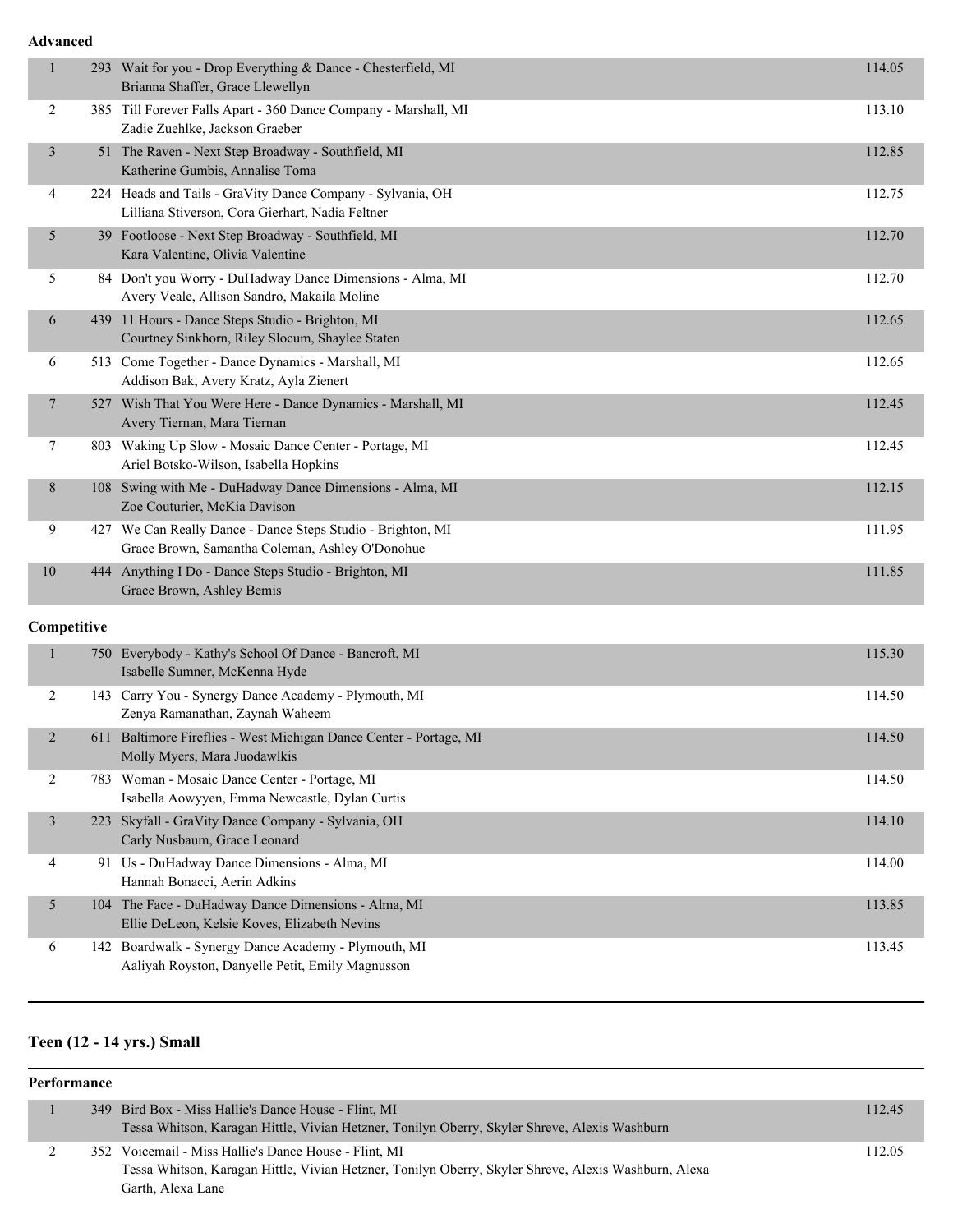| 3               | 254 It means beautiful - Shari Rarick School of Dance - Battle Creek, MI<br>Rebecca Jankowski, Kendall Williams, Emma Moon, Alexandra Nevins                                                                   | 112.00 |
|-----------------|----------------------------------------------------------------------------------------------------------------------------------------------------------------------------------------------------------------|--------|
| 4               | 355 Man Like That - Miss Hallie's Dance House - Flint, MI<br>Tessa Whitson, Karagan Hittle, Vivian Hetzner, Tonilyn Oberry, Skyler Shreve, Alexis Washburn, Alexa<br>Garth                                     | 111.65 |
| 5               | 369 Just Got Paid - 360 Dance Company - Marshall, MI<br>Mackenzy Allen, Taylor Bohney, Elizabeth Connolly, Aubrey Dysinger, Samantha Stults, Amy Holben,<br>Whitney Ivey                                       | 111.40 |
| 6               | 437 The Call - Dance Steps Studio - Brighton, MI<br>Madelyn Gallaher, Ellis Buchanan, Emily Kloack, Penelope Drenning, Campbell Murphy                                                                         | 111.35 |
| <b>Advanced</b> |                                                                                                                                                                                                                |        |
| 1               | 199 I See Fire - GraVity Dance Company - Sylvania, OH<br>Elise Gravelle, Esme Platz, Leah Hegarty, Cora Gierhart, Nadia Feltner, Isabella Samson, Madelyn Gilley,<br>Taylor Weldele                            | 114.30 |
| 1               | 290 Blue Skies - Drop Everything & Dance - Chesterfield, MI<br>Ava Phillips, Brianna Shaffer, Grace Llewellyn, Mia Spasich, Kaitlyn Steel, Addison Thies, Summer<br>Maddox                                     | 114.30 |
| $\overline{c}$  | 501 Stand Up - Dance City West - Lansing, MI<br>London Nixon, Mia Torres, Jamemah Dos-Reis, Jourdyn Carter, Devin Carter, Joelle King, Yvette<br>Mitchell, Aaliyah Miller                                      | 114.25 |
| 3               | 757 Illanoize - Stars Elite - Detroit, MI<br>Naudia Broaden, Alonzo Dock, Samantha Porter, NaDyia Verdell, Jael Young                                                                                          | 114.05 |
| $\overline{4}$  | 473 The Rose - Dance City West - Lansing, MI<br>Kirsten Stone, Keana Dong, Evelyn Cook, Emma Jacobs, Devin Carter, Rima Hafez, Makenzie Kahl,<br>London Nixon                                                  | 114.00 |
| 5               | 31 They Don't Care About Us - Next Step Broadway - Southfield, MI<br>Maren Dauchy, Ella Long, Freya Reynolds, Gemma Lombarte-Soler, Caitlynn Baynes, Kara Valentine,<br>Olivia Valentine                       | 113.75 |
| 6               | 197 Go Big or Go Home - GraVity Dance Company - Sylvania, OH<br>Leah Hegarty, Isabella Samson, Gabriella Myshock, Taylor Weldele, Isabel Knoff                                                                 | 113.70 |
| 6               | 370 Epiphany - 360 Dance Company - Marshall, MI<br>Zadie Zuehlke, Maeley Hydrick, Kate Gensch, Anderson Welker, Jackson Graeber, Brooke Woodworth,<br>Ellory Albrecht                                          | 113.70 |
| 7               | 25 Ain't No Sunshine - Next Step Broadway - Southfield, MI<br>Freya Reynolds, Annalise Toma, Kate Leitao, Katherine Gumbis, Maren Dauchy, Mireya Savala, Ava<br>Kowalewski                                     | 113.60 |
| $\tau$          | 476 Beautiful People - Dance City West - Lansing, MI<br>Jamemah Dos-Reis, Jourdyn Carter, Penelope Booth, Rima Hafez, Savannah Xiong, Aaliyah Miller,<br>Kiana Ruvolo                                          | 113.60 |
| 8               | 29 A Storm is Coming - Next Step Broadway - Southfield, MI<br>Freya Reynolds, Annalise Toma, Kate Leitao, Katherine Gumbis, Maren Dauchy, Mireya Savala, Ava<br>Kowalewski                                     | 113.55 |
| 8               | 67 Over the Rooftops - DuHadway Dance Dimensions - Alma, MI<br>Genevie Ebnit, Addysen Throop, Alayna Vidal, Camryn Cunningham, Lillyana Grollimund, Maddy<br>Darter, McKia Davison, Zoe Couturier              | 113.55 |
| 9               | 383 Somebody to Love - 360 Dance Company - Marshall, MI<br>Zadie Zuehlke, Anderson Welker, Kate Gensch, Jackson Graeber, Brooke Woodworth, Maeley Hydrick,<br><b>Ellory Albrecht</b>                           | 113.50 |
| 10              | 288 Pedal Steel - Drop Everything & Dance - Chesterfield, MI<br>Ava Phillips, Ella Setlak, Emmie Setlak, Payton Phillips                                                                                       | 113.40 |
| Competitive     |                                                                                                                                                                                                                |        |
| 1               | 546 The Dance - West Michigan Dance Center - Portage, MI<br>Cecylia Dorow, Katelyn Gillhespy, Lillian Davis, Mara Juodawlkis, Maya Tonthola, Molly Myers,<br>Phoebe Houtkooper, Sophia Barnard, McKenna Urbain | 116.70 |
| 2               | 695 There's No Road Map - Mosaic Dance Center - Portage, MI<br>Olivia Whiting, Isabella Aowyyen, Emma Newcastle, Dylan Curtis, Adelaide Richards                                                               | 115.65 |
| 3               | 273 The End of Love - Drop Everything & Dance - Chesterfield, MI<br>Bianca Lacey, Brianna Shaffer, Payton Phillips, Ashley Gramzow, Angelina Hoffman                                                           | 115.60 |

4 696 Sign of the Times - Mosaic Dance Center - Portage, MI 115.35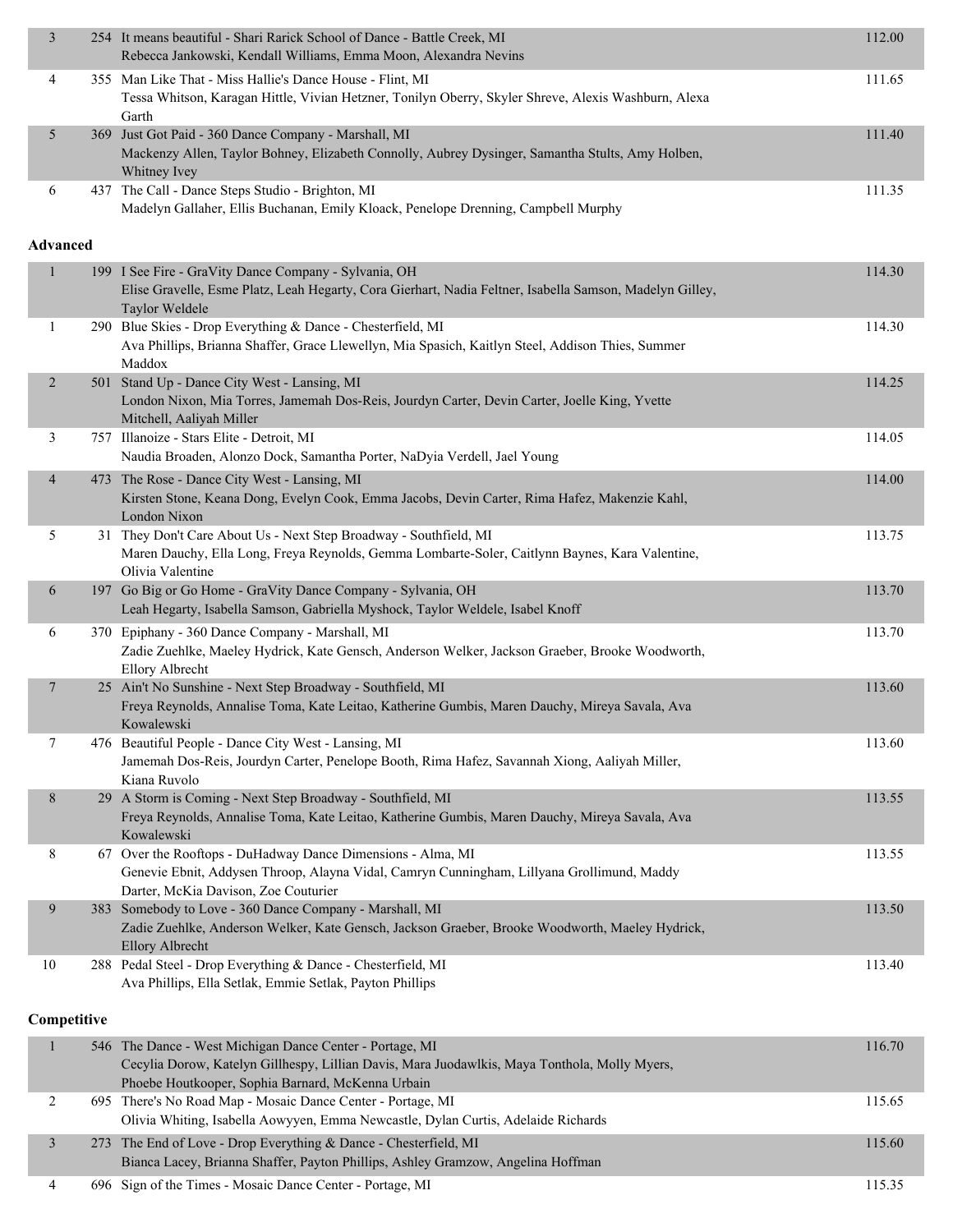|                | Olivia Whiting, Isabella Aowyyen, Emma Newcastle, Dylan Curtis, Destiny Schlosser, Adelaide Richards                                                                                                                  |        |
|----------------|-----------------------------------------------------------------------------------------------------------------------------------------------------------------------------------------------------------------------|--------|
| 5              | 101 I Need You - DuHadway Dance Dimensions - Alma, MI<br>Hannah Bonacci, Lillyana Grollimund, Kaeli Hynes, Kelsie Koves, Elizabeth Nevins                                                                             | 115.05 |
| 6              | 137 Juice - Synergy Dance Academy - Plymouth, MI<br>Aaliyah Royston, Danyelle Petit, Emily Magnusson, Zaynah Waheem, Zenya Ramanathan                                                                                 | 114.95 |
| 6              | 198 Fast and Furious - GraVity Dance Company - Sylvania, OH<br>Kallie McLaughlin, Grace Leonard, Lilliana Stiverson, Taylor Weldele, Cora Gierhart, Nadia Feltner,<br>Isabella Samson, Charlotte Hoyt, Madelyn Gilley | 114.95 |
| 6              | 545 Vogue - West Michigan Dance Center - Portage, MI<br>Madison Klenoski, Cecylia Dorow, Mara Juodawlkis, Maya Tonthola, Molly Myers, Molly Jackson,<br>McKenna Urbain, Kayla Goldsberry                              | 114.95 |
| $\overline{7}$ | 214 Secrets - GraVity Dance Company - Sylvania, OH<br>Emma Wernet, Regan Erskine, Taylor Weldele, Grace Leonard, Lilliana Stiverson, Cora Gierhart, Nadia<br>Feltner, Isabella Samson                                 | 114.80 |
| 8              | 547 Dependence - West Michigan Dance Center - Portage, MI<br>Abigail Davis, Nyla Reed, Elizabeth Miller, Lillian Davis, Isabella Ritchie, Lauren Canfield, Madison<br>Klenoski, Avery Ferschweiler                    | 114.75 |
| 9              | 120 Missy Mashup - DuHadway Dance Dimensions - Alma, MI<br>Ellie DeLeon, Maggie Galan, Lauren Gilbert, Kaitlyn Klumpp, Sydnee Moreland, Elizabeth Nevins,<br>Kelsie Koves                                             | 114.45 |
| 10             | 116 PYT - DuHadway Dance Dimensions - Alma, MI<br>Keira Chapman, Zoe Couturier, McKia Davison, Lillyana Grollimund, Kelsey Upton                                                                                      | 114.20 |
| 10             | 138 Vision Of Love - Synergy Dance Academy - Plymouth, MI<br>Danyelle Petit, Zaynah Waheem, Zenya Ramanathan, Aanchal Goyal, Hannah Richards, Lauren Kless,<br>Maisy Schmitt, Marissa Curtis, Victoria Kerr           | 114.20 |
| 10             | 210 Crown Up - GraVity Dance Company - Sylvania, OH<br>Kallie McLaughlin, Leah Hegarty, Cora Gierhart, Nadia Feltner, Isabella Samson, Lilliana Stiverson,<br>Madelyn Gilley, Taylor Weldele, Grace Leonard           | 114.20 |

## **Teen (12 - 14 yrs.) Large**

| <b>Performance</b> |                                                                                                                                                                                                                                                                                                                              |        |
|--------------------|------------------------------------------------------------------------------------------------------------------------------------------------------------------------------------------------------------------------------------------------------------------------------------------------------------------------------|--------|
| $\mathbf{1}$       | 371 Lonely - 360 Dance Company - Marshall, MI<br>Adrienne Dysinger, Amy Holben, Whitney Ivey, Lauren Malloch, Mariona Schanzenbaker, Heaven Bliss,<br>Taylor Bohney, Elizabeth Connolly, Aubrey Dysinger, Samantha Stults, Jane Taylor, McKenzie Albaugh                                                                     | 111.90 |
| 2                  | 376 That Power - 360 Dance Company - Marshall, MI<br>Whitney Ivey, Lauren Malloch, Mariona Schanzenbaker, Taylor Bohney, Elizabeth Connolly, Samantha<br>Stults, Jane Taylor, Marley Albrecht, Maria Andalon, Olivia Kotas, Lilli Welker, McKenzie Albaugh,<br>Mackenzy Allen, Ava Metheny                                   | 111.80 |
| 3                  | 357 Missy Mix - Miss Hallie's Dance House - Flint, MI<br>Tessa Whitson, Karagan Hittle, Vivian Hetzner, Tonilyn Oberry, Skyler Shreve, Alexis Washburn,<br>Savannah Hindmon, Lacy Lenz, Gracie Morey, Claire Shepherd, Brooklyn Cooper, Autumn Krotzer,<br>Alexa Garth, Alexa Lane                                           | 111.75 |
| <b>Advanced</b>    |                                                                                                                                                                                                                                                                                                                              |        |
| 1                  | 500 Remix - Dance City West - Lansing, MI<br>Joelle King, Aaliyah Miller, Evelyn Cook, London Nixon, Shyla Woodman, Makenzie Kahl, Rima Hafez,<br>Mia Torres, Keana Dong, Emma Jacobs, Devin Carter, Jourdyn Carter, Corina Seymour, Yvette Mitchell,<br>Jamemah Dos-Reis, Makena Boone, Penelope Booth, Aubrey Edminston    | 115.65 |
| 2                  | 768 Shorty Get Loose - Stars Elite - Detroit, MI<br>Timaya Halley, Saniya Young, Samantha Porter, NaDyia Verdell, Makayla Ellison, MaKayla<br>Malloy-Campbell, La'Syah Hurst, Khanyah Abrams, Kamari Blue, Jael Young, Aveyona Jackson, Alonzo<br>Dock, Zi'onnah Green, Shianna Winston-Safford, Nyla Rozzell, Naviah Brooks | 115.20 |
| $\overline{3}$     | 508 Cats! - Dance City West - Lansing, MI<br>Joelle King, Kiana Ruvolo, Kirsten Stone, Aaliyah Miller, Evelyn Cook, Shyla Woodman, Makenzie<br>Kahl, Rima Hafez, Mia Torres, Keana Dong, Jamemah Dos-Reis, Alyssa Tweedle, Olive Hettinga,<br>Makena Boone, Emma Jacobs, Corina Seymour                                      | 114.65 |
| 4                  | 33 Welcome to the Jungle - Next Step Broadway - Southfield, MI                                                                                                                                                                                                                                                               | 114.60 |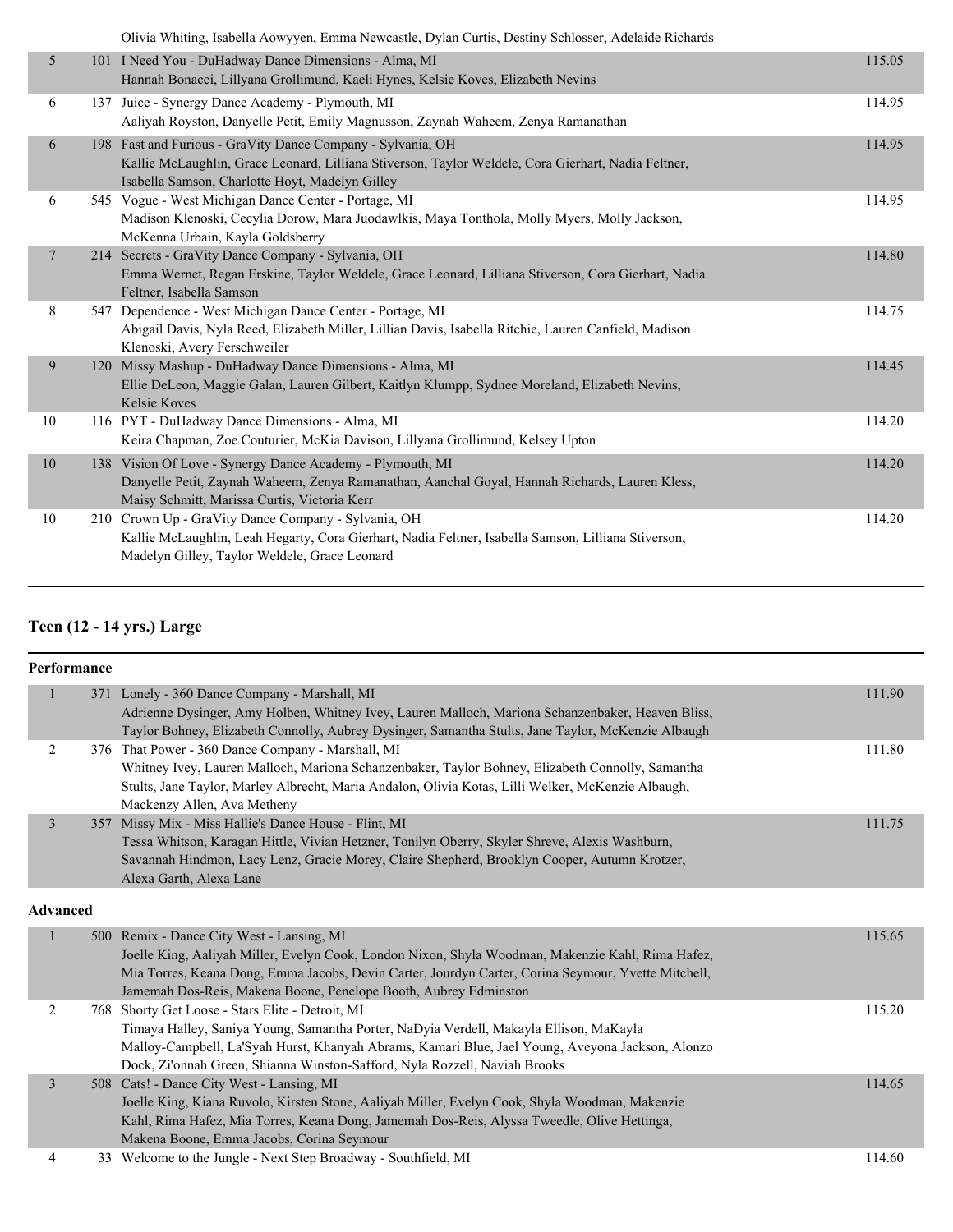|                | Alaina Hill, Cameron Richards, Ella Long, Freya Reynolds, Logan Hoomaian, Annalise Toma, Iris Klein,<br>Kara Valentine, Katherine Gumbis, Lilliana Loredo, Maren Dauchy, Mireya Savala, Alina Cortinez, Ava |        |
|----------------|-------------------------------------------------------------------------------------------------------------------------------------------------------------------------------------------------------------|--------|
|                | Kowalewski                                                                                                                                                                                                  |        |
| 5 <sup>5</sup> | 280 Where the Shadow ends - Drop Everything & Dance - Chesterfield, MI                                                                                                                                      | 113.90 |
|                | Ava Phillips, Olivia Champagne, Alexis Brunsden, Brianna Shaffer, Ella Setlak, Emmie Setlak, Grace                                                                                                          |        |
|                | Llewellyn, Mia Spasich, Payton Phillips, Summer Maddox                                                                                                                                                      |        |

|   | 477 Jersey Boys - Dance City West - Lansing, MI                                                   | 113.90 |
|---|---------------------------------------------------------------------------------------------------|--------|
|   | Savannah Xiong, Kiana Ruvolo, Aaliyah Miller, Evelyn Cook, Keana Dong, Emma Jacobs, Corina        |        |
|   | Seymour, Shyla Woodman, Makenzie Kahl, Rima Hafez, Mia Torres, Alyssa Tweedle                     |        |
| 6 | 525 Fergalicious - Dance Dynamics - Marshall, MI                                                  | 113.60 |
|   | Scarlett Melton, Kamree Novak, Autumn Jaynes, Leah McPartlin, Addison Bak, Avery Kratz, Brookelyn |        |
|   | Stealy, Avery Tiernan, Charlie Damron, Bailey Everdeen, Autumn Thompke, Gabby Omo                 |        |
|   | 372 Attention - 360 Dance Company - Marshall, MI                                                  | 113.35 |
|   | Zadie Zuehlke, Kate Gensch, Anderson Welker, Maeley Hydrick, Amelia Kotas, Maddie Kue, Hallie     |        |
|   | Machalka, Ella Domingo, Abby Ellis, Jackson Graeber, Rachel Snyder, Brooke Woodworth, Helene      |        |
|   | Hilton, Ellory Albrecht                                                                           |        |
| 8 | 374 Livin On A Prayer - 360 Dance Company - Marshall, MI                                          | 113.00 |
|   | Kate Gensch, Mariona Schanzenbaker, Anderson Welker, McKenzie Albaugh, Ellory Albrecht, Sophia    |        |
|   | Andalon, Leah DeLoof, Elliana Ebner, Abby Ellis, Jackson Graeber, Rachel Snyder                   |        |

#### **Competitive**

| $\mathbf{1}$    | 690 Cabaret - Mosaic Dance Center - Portage, MI<br>Shaelyne Hopkins, Noella Fields, Marissa Bethell, Mae Blankenship, Kylie Smith, Kinsley McBarnes,<br>Elizabeth Moss, Olivia Whiting, Isabella Aowyyen, Emma Newcastle, Dylan Curtis, Destiny Schlosser,<br>Ariel Botsko-Wilson, Adelaide Richards, Isabella Hopkins                                                               | 116.75 |
|-----------------|--------------------------------------------------------------------------------------------------------------------------------------------------------------------------------------------------------------------------------------------------------------------------------------------------------------------------------------------------------------------------------------|--------|
| $\overline{2}$  | 544 Moments - West Michigan Dance Center - Portage, MI<br>Addisen Gardner, Abigail Davis, Cecylia Dorow, Katelyn Gillhespy, Lauren Canfield, Lillian Davis, Mara<br>Juodawlkis, Maya Tonthola, Molly Myers, Nyla Reed, Sophia Barnard, Avery Ferschweiler, Courtney<br>Theodore, Elizabeth Miller, Isabella Ritchie, Kayla Goldsberry, Ty Elise Nienhuis, Rachel Barry               | 116.20 |
| $\overline{3}$  | 758 School's Out - Stars Elite - Detroit, MI<br>Brooklyn Glover, Johnna Dixon, Lacee Chatman, Nyla Rozzell, Kamari Blue, Naudia Broaden, Alonzo<br>Dock, MaKayla Malloy-Campbell, Samantha Porter, Issys Robinson, NaDyia Verdell, Jael Young                                                                                                                                        | 116.15 |
| 4               | 129 Everyone's A Critic - Synergy Dance Academy - Plymouth, MI<br>Aaliyah Royston, Avery Sauve, Brooklyn Whipple, Danyelle Petit, Deliliah Opalewski, Emily<br>Magnusson, Zaynah Waheem, Zenya Ramanathan, Aanchal Goyal, Maisy Schmitt, Lauren Kless, Koda<br>Nayback, Hannah Richards, Emily Ward, Ashley Hahn, Riley Schopper, Tori Liptow                                        | 115.60 |
| 5               | 200 One Night Only - GraVity Dance Company - Sylvania, OH<br>Katelyn Augustyniak, Regan Erskine, Elise Gravelle, Kallie McLaughlin, Esme Platz, Emma Wernet,<br>Lauren Grear, Grace Leonard, Lilliana Stiverson, Leah Hegarty, Cora Gierhart, Nadia Feltner, Isabella<br>Samson, Madelyn Gilley, Taylor Weldele, Carly Nusbaum, Isabel Knoff, Charlotte Hoyt, Olivia Jurski          | 115.40 |
| 6               | 128 Paper Rings - Synergy Dance Academy - Plymouth, MI<br>Brooklyn Whipple, Deliliah Opalewski, Emily Magnusson, Zaynah Waheem, Zenya Ramanathan, Aanchal<br>Goyal, Ashley Hahn, Emily Ward, Hannah Richards, Koda Nayback, Lauren Kless, Marissa Curtis, Riley<br>Schopper, Victoria Kerr, Tori Liptow, Taylor Bushnell                                                             | 115.35 |
| $7\phantom{.0}$ | 287 UTICAN - Drop Everything & Dance - Chesterfield, MI<br>Juliana Salter, Alexis Brunsden, Ella Setlak, Emmie Setlak, Kathryn Engelhardt, Mia Spasich, Payton<br>Phillips, Olivia Champagne, Jadyn Marshall, Sara Ramal, Gabrielle Rose, Angelina Hoffman, Natalie<br>Benacquisto, Sophie Babjack, Sophie Catlin, Kherington Campbell, Mia DeRosia, Jaylee Greeson, Riley<br>Marsee | 115.25 |
| $8\,$           | 123 City Lights - Synergy Dance Academy - Plymouth, MI<br>Brooklyn Whipple, Danyelle Petit, Zaynah Waheem, Zenya Ramanathan, Aanchal Goyal, Ashley Hahn,<br>Emily Ward, Hannah Richards, Lauren Kless, Marissa Curtis, Riley Schopper, Taylor Bushnell, Tori<br>Liptow, Victoria Kerr                                                                                                | 115.20 |
| 9               | 122 I Got You - DuHadway Dance Dimensions - Alma, MI<br>Kymber Austin, Camryn Cunningham, Maddy Darter, McKia Davison, Gracy Durocher, Lillyana<br>Grollimund, Kaila Klumpp, Kelsie Koves, Emma Miller, Allison Sandro, Addysen Throop, Avery Veale,<br>Alayna Vidal, Saige Zimmerman                                                                                                | 114.80 |
| $10\,$          | 111 Ain't No Sunshine - DuHadway Dance Dimensions - Alma, MI<br>Aerin Adkins, Hannah Bonacci, Keira Chapman, Genevie Ebnit, Maggie Galan, Lauren Gilbert, Kaeli<br>Hynes, Kaitlyn Klumpp, Kelsie Koves, Sydnee Moreland, Elizabeth Nevins, Kelsey Upton, Ashlyn<br>Wentworth                                                                                                         | 114.30 |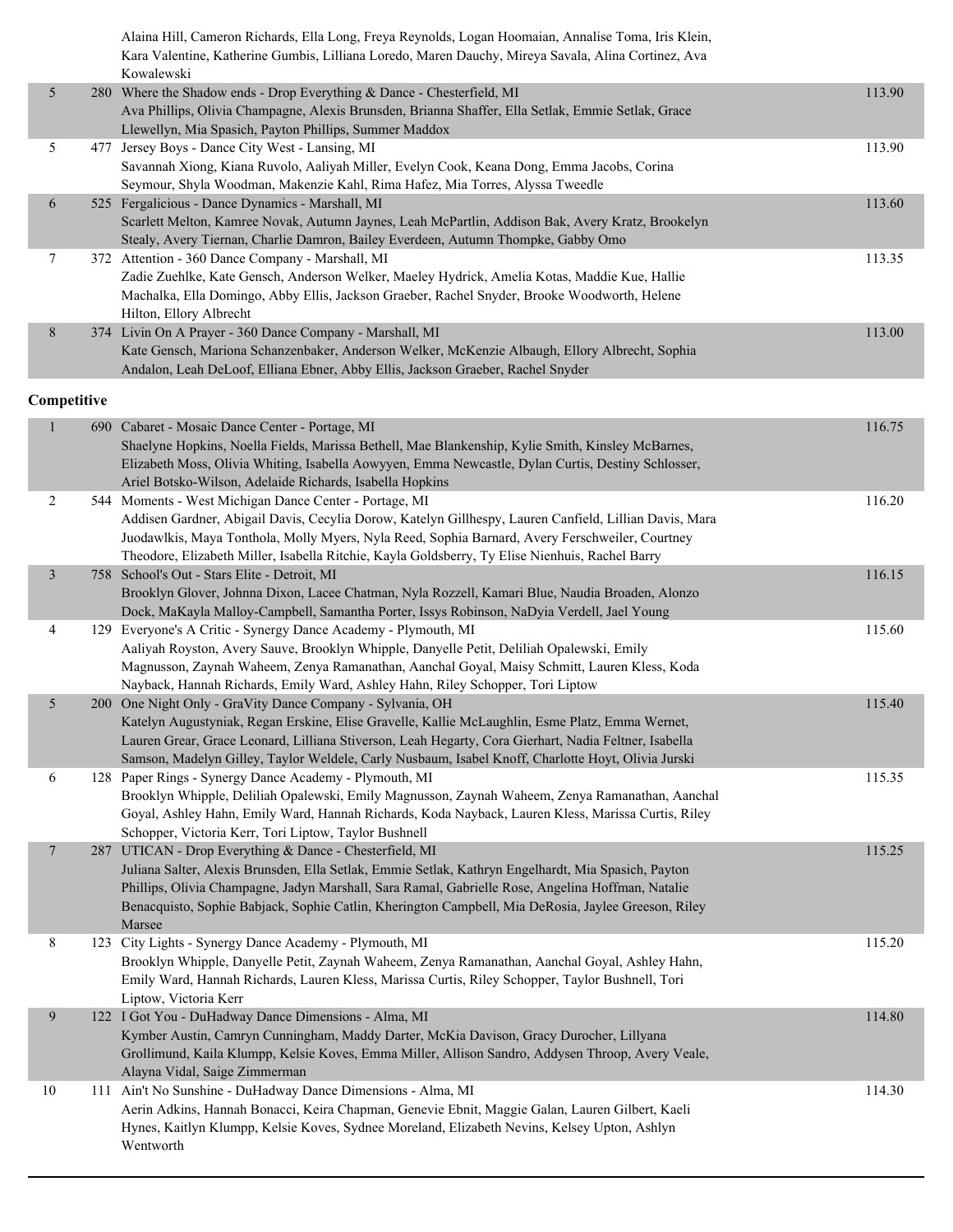## **Teen (12 - 14 yrs.) Super**

| <b>Advanced</b> |     |                                                                                                                                                                                                                                                                                                                                                                                                                                                         |        |
|-----------------|-----|---------------------------------------------------------------------------------------------------------------------------------------------------------------------------------------------------------------------------------------------------------------------------------------------------------------------------------------------------------------------------------------------------------------------------------------------------------|--------|
| $\mathbf{1}$    |     | 517 Mix It Up - Dance Dynamics - Marshall, MI<br>Addison Bak, Olivia Hill, Ayla Zienert, Kamree Novak, Autumn Jaynes, Alexis Avery, Leah McPartlin,<br>Adreonna Hall, Leah Damon, Brookelyn Stealy, Avery Tiernan, Kiera Bush, Kylie Pahl, Mallorie<br>Pritchard, Allie Sworst, Alivia Upton, Charlie Damron, Bailey Everdeen, Autumn Thompke, Mara<br>Tiernan, Kylie Shedd, Chyann Litton, Hailee-Mae Eldred, Alexis Palmer, Abigail Geairn, Gabby Omo | 113.60 |
| Competitive     |     |                                                                                                                                                                                                                                                                                                                                                                                                                                                         |        |
| $\mathbf{1}$    | 130 | Cup Of Life - Synergy Dance Academy - Plymouth, MI<br>Aaliyah Royston, Avery Sauve, Brooklyn Whipple, Danyelle Petit, Deliliah Opalewski, Emily<br>Magnusson, Hailey Martins, Samantha Herman, Zaynah Waheem, Zenya Ramanathan, Victoria Kerr, Tori<br>Liptow, Taylor Bushnell, Riley Schopper, Marissa Curtis, Maisy Schmitt, Lauren Kless, Koda Nayback,<br>Hannah Richards, Emily Ward, Ashley Hahn, Aanchal Goyal                                   | 115.20 |
| $\overline{2}$  |     | 135 Better Days - Synergy Dance Academy - Plymouth, MI<br>Aaliyah Royston, Avery Sauve, Brooklyn Whipple, Danyelle Petit, Deliliah Opalewski, Emily<br>Magnusson, Emma Burkardt, Hailey Martins, Samantha Herman, Zaynah Waheem, Zenya Ramanathan,<br>Victoria Kerr, Tori Liptow, Taylor Bushnell, Riley Schopper, Marissa Curtis, Maisy Schmitt, Lauren<br>Kless, Koda Nayback, Hannah Richards, Emily Ward, Ashley Hahn, Aanchal Goyal                | 114.90 |
| 3               |     | 136 You're Still You - Synergy Dance Academy - Plymouth, MI<br>Aaliyah Royston, Avery Sauve, Brooklyn Whipple, Danyelle Petit, Emily Magnusson, Emma Burkardt,<br>Zaynah Waheem, Zenya Ramanathan, Victoria Kerr, Tori Liptow, Taylor Bushnell, Riley Schopper,<br>Marissa Curtis, Maisy Schmitt, Lauren Kless, Koda Nayback, Hannah Richards, Emily Ward, Ashley<br>Hahn, Aanchal Goyal                                                                | 114.15 |

## **Teen (12 - 14 yrs.) Production**

| <b>Competitive</b> |  |                                                                                                          |        |  |  |
|--------------------|--|----------------------------------------------------------------------------------------------------------|--------|--|--|
|                    |  | 16 This Thing Called Life - Synergy Dance Academy - Plymouth, MI                                         | 116.75 |  |  |
|                    |  | Lauren Kless, Victoria Kerr, Tori Liptow, Emily Ward, Riley Schopper, Aanchal Goyal, Samantha            |        |  |  |
|                    |  | Herman, Aaliyah Royston, Avery Sauve, Brooklyn Whipple, Koda Nayback, Zenya Ramanathan, Sophia           |        |  |  |
|                    |  | Myrand, Ashley Hahn, Maisy Schmitt, Colleen Shaw, Danyelle Petit, Marissa Curtis, Ella Montes, Emma      |        |  |  |
|                    |  | Burkardt, Taylor Bushnell, Frensis Fraholli, Daisy Jones, Katie Kaericher, Hailey Martins, Amelia Olson, |        |  |  |
|                    |  | Deliliah Opalewski, Marley Schmitt, Mikayla Warner, Emily Magnusson, Hannah Richards, Zaynah             |        |  |  |
|                    |  | Waheem                                                                                                   |        |  |  |

## **Senior (15 - 19 yrs.) Solo**

| Performance |                |  |                                                                                  |       |
|-------------|----------------|--|----------------------------------------------------------------------------------|-------|
|             |                |  | 342 Dear Anxiety - Miss Hallie's Dance House - Flint, MI<br><b>Tessa Whitson</b> | 85.75 |
|             | 2              |  | 175 Fall For You - Eagle Dance Center - Galion, OH<br>Melanie Wheeler            | 84.55 |
|             | 3              |  | 384 Drop It - 360 Dance Company - Marshall, MI<br>Lauren Malloch                 | 84.10 |
|             |                |  | 478 Look Away - Dance City West - Lansing, MI<br>Aubrey Edminston                | 84.10 |
|             | $\overline{4}$ |  | 170 Iris - Eagle Dance Center - Galion, OH<br>Grace Sparks                       | 83.95 |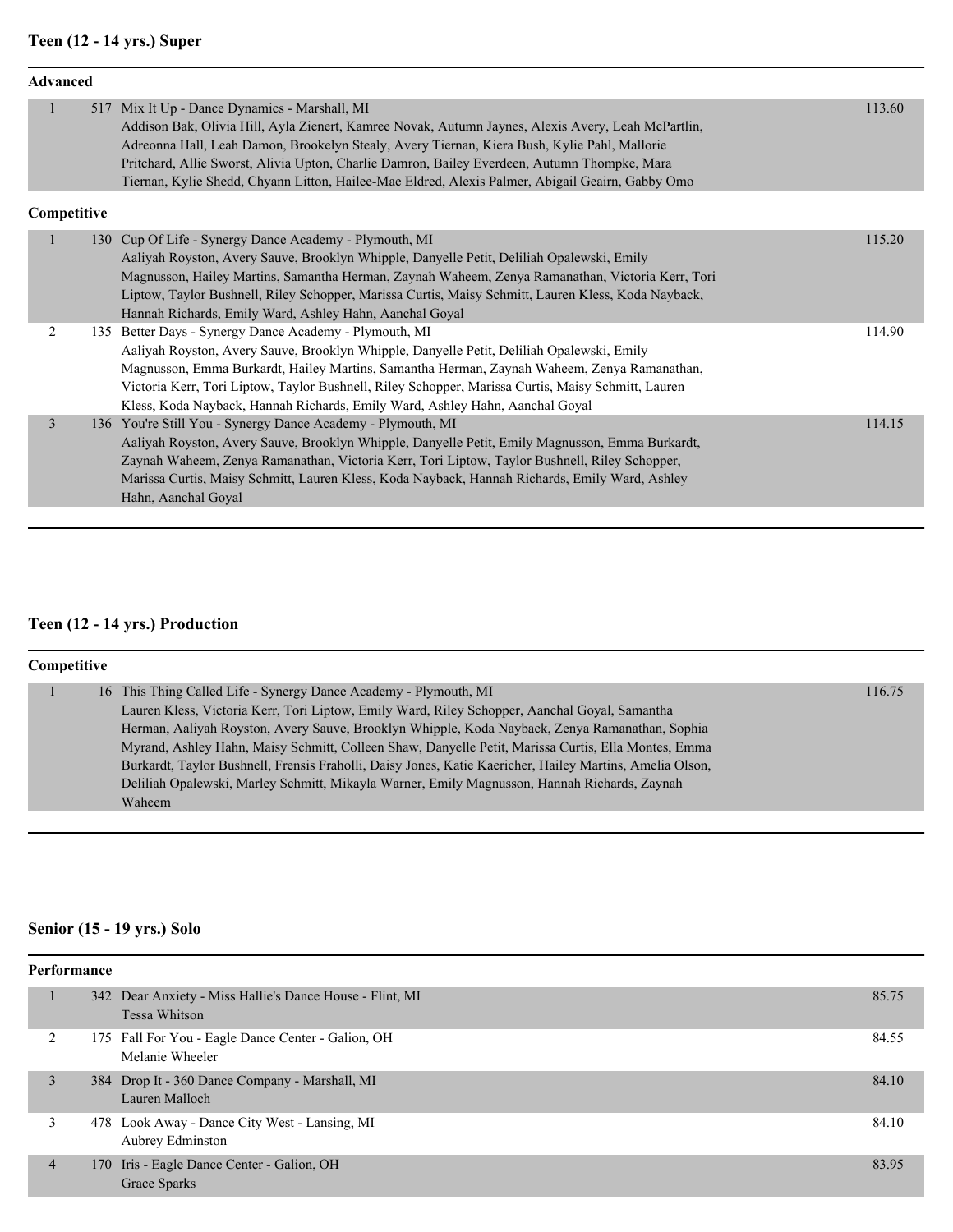| 5              |                 | 341 Grace Kelly - Miss Hallie's Dance House - Flint, MI<br>Karagan Hittle            | 83.80  |  |  |  |
|----------------|-----------------|--------------------------------------------------------------------------------------|--------|--|--|--|
| 6              |                 | 166 Control - Eagle Dance Center - Galion, OH<br>Khloe Murrell                       | 83.65  |  |  |  |
|                | <b>Advanced</b> |                                                                                      |        |  |  |  |
| $\mathbf{1}$   |                 | 493 Mirror - Dance City West - Lansing, MI<br>Devin Carter                           | 86.95  |  |  |  |
| 2              |                 | 816 This Years Love - Premier Dance Company - Dewitt, MI<br>Maeve Dewey              | 86.60  |  |  |  |
| $\mathfrak{Z}$ |                 | 307 Otherside - Drop Everything & Dance - Chesterfield, MI<br>Emma Jarvis            | 86.15  |  |  |  |
| 4              |                 | 823 The Corner - Premier Dance Company - Dewitt, MI<br>Anna Rensing                  | 85.95  |  |  |  |
| 4              |                 | 826 I Love You - Premier Dance Company - Dewitt, MI<br>Cierra Scott                  | 85.95  |  |  |  |
| 5              |                 | 526 Polly - Dance Dynamics - Marshall, MI<br>Mara Tiernan                            | 85.85  |  |  |  |
| 6              |                 | 181 All I Ask - GraVity Dance Company - Sylvania, OH<br>Cora Gierhart                | 85.70  |  |  |  |
| 6              |                 | 461 Is That Alright - Dance City West - Lansing, MI<br>Emma Jacobs                   | 85.70  |  |  |  |
| 6              |                 | 485 Sign Of The Times - Dance City West - Lansing, MI<br>Keana Dong                  | 85.70  |  |  |  |
| 7              |                 | 830 Make You Feel My Love - Premier Dance Company - Dewitt, MI<br>Cayley Jacoby      | 85.65  |  |  |  |
| 8              |                 | 259 Speak the name - Shari Rarick School of Dance - Battle Creek, MI<br>Keira Byrd   | 85.50  |  |  |  |
| 8              |                 | 315 Tribulation - Drop Everything & Dance - Chesterfield, MI<br>Sara Ramal           | 85.50  |  |  |  |
| 9              |                 | 454 Do You Feel Real? - Dance Steps Studio - Brighton, MI<br>Ashley O'Donohue        | 85.40  |  |  |  |
| 10             |                 | 204 I'm Legit - GraVity Dance Company - Sylvania, OH<br>Regan Erskine                | 85.30  |  |  |  |
| 10             |                 | 323 Better Half of me - Drop Everything & Dance - Chesterfield, MI<br>Megan Buchanan | 85.30  |  |  |  |
| 10             |                 | 387 Body Love - 360 Dance Company - Marshall, MI<br>Helene Hilton                    | 85.30  |  |  |  |
| Competitive    |                 |                                                                                      |        |  |  |  |
| 1              |                 | 814 My Ode to Dance - Grand Rapids Ballet - Dearborn, MI<br>Anna Miller              | 117.05 |  |  |  |
| 2              |                 | 298 Twisted Hearts - Drop Everything & Dance - Chesterfield, MI<br>Angelia Deska     | 116.90 |  |  |  |
| $\mathfrak{Z}$ |                 | 99 Into my Life - DuHadway Dance Dimensions - Alma, MI<br>Kaeli Hynes                | 116.50 |  |  |  |
| 4              |                 | 151 A Song For You - Synergy Dance Academy - Plymouth, MI<br>Koda Nayback            | 116.45 |  |  |  |
| 4              |                 | 318 King of the World - Drop Everything & Dance - Chesterfield, MI<br>Gabrielle Rose | 116.45 |  |  |  |
| 4              |                 | 602 Something - West Michigan Dance Center - Portage, MI<br>Phoebe Houtkooper        | 116.45 |  |  |  |
| 5              |                 | 581 A Vampire's Heart - West Michigan Dance Center - Portage, MI<br>Gabby Bowen      | 116.30 |  |  |  |
| 6              |                 | 85 Searching - DuHadway Dance Dimensions - Alma, MI<br>Ashlyn Wentworth              | 116.20 |  |  |  |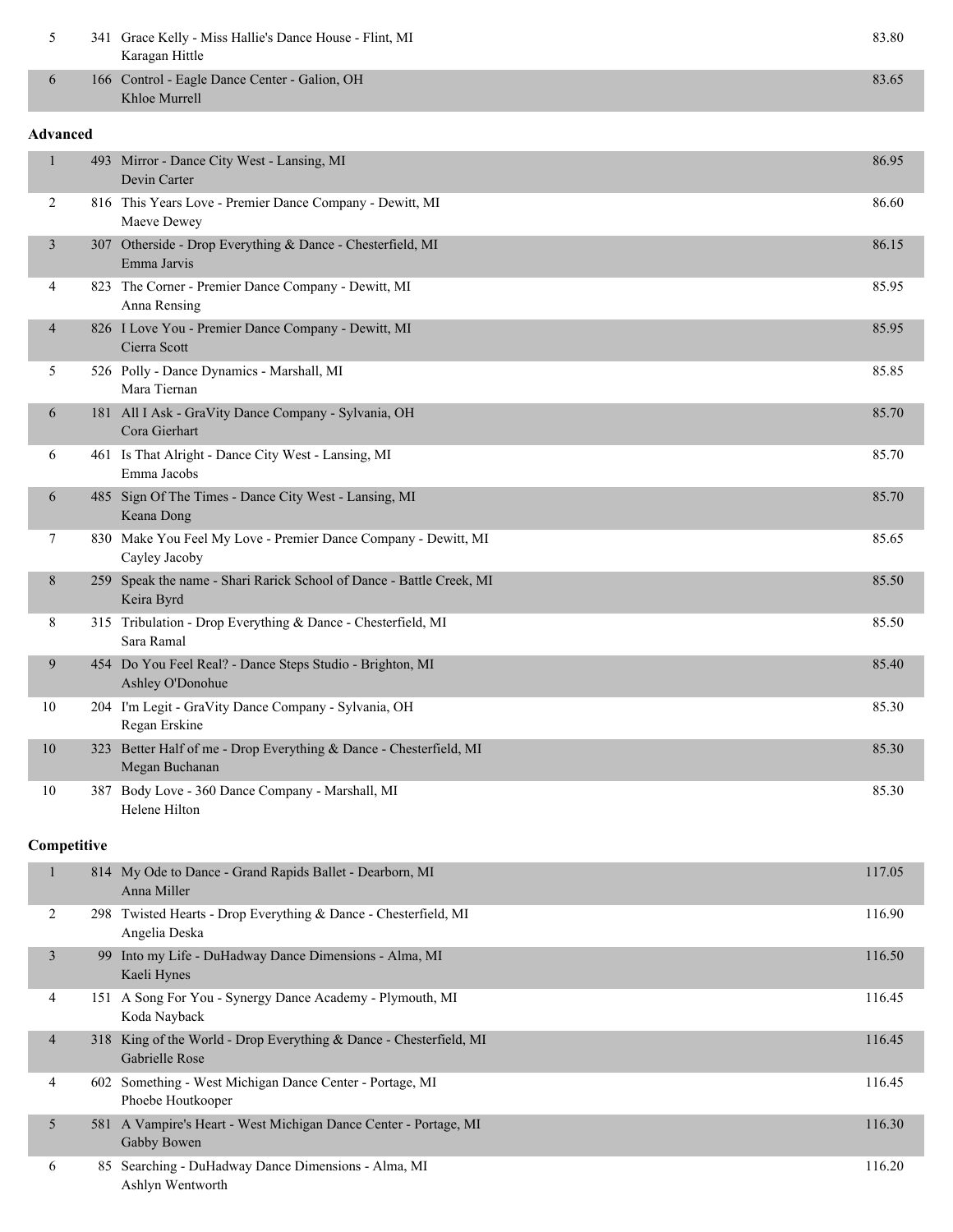| $\mathfrak b$ | 245 Not Today - GraVity Dance Company - Sylvania, OH<br><b>Emily Raymond</b>          | 116.20 |
|---------------|---------------------------------------------------------------------------------------|--------|
|               | 242 I Don't Think About You - GraVity Dance Company - Sylvania, OH<br>Avery Miller    | 116.15 |
| 8             | 304 What we had - Drop Everything & Dance - Chesterfield, MI<br>Angelina Hoffman      | 116.05 |
| 9             | 297 Born Without a heart - Drop Everything & Dance - Chesterfield, MI<br>Reese Darson | 116.00 |
| 10            | 589 Elephants - West Michigan Dance Center - Portage, MI<br>Molly Jackson             | 115.95 |

## **Senior (15 - 19 yrs.) Duet/Trio**

|                | <b>Advanced</b> |                                                                                                               |        |  |  |  |
|----------------|-----------------|---------------------------------------------------------------------------------------------------------------|--------|--|--|--|
| 1              |                 | 460 Gravity - Dance City West - Lansing, MI<br>Keana Dong, Devin Carter                                       | 114.90 |  |  |  |
| 2              | 507             | She's A Lady - Dance City West - Lansing, MI<br>Devin Carter, Keana Dong                                      | 114.10 |  |  |  |
| $\overline{3}$ | 463             | Take On Me - Dance City West - Lansing, MI<br>Rima Hafez, Evelyn Cook, Keana Dong                             | 113.95 |  |  |  |
| 4              | 487             | The News - Dance City West - Lansing, MI<br>Rima Hafez, Keana Dong, Evelyn Cook                               | 113.60 |  |  |  |
| 5              | 240             | Regan and Alex - GraVity Dance Company - Sylvania, OH<br>Regan Erskine, Alex Miller                           | 113.30 |  |  |  |
| 6              |                 | 450 West Coast - Dance Steps Studio - Brighton, MI<br>Alicia Clark, Lily Hennessey                            | 112.60 |  |  |  |
| $\tau$         | 432             | Malibu - Dance Steps Studio - Brighton, MI<br>Lily Hennessey, Sophia Zebrowski                                | 112.45 |  |  |  |
| 8              |                 | 448 Protect Ya Neck - Dance Steps Studio - Brighton, MI<br>Alicia Clark, Lily Hennessey, Samantha Coleman     | 112.40 |  |  |  |
| 9              | 428             | Hair - Dance Steps Studio - Brighton, MI<br>Mackenzie Tikkanen, Samantha Coleman, Lily Hennessey              | 112.35 |  |  |  |
| 10             | 429             | Kill and Run - Dance Steps Studio - Brighton, MI<br>Penelope Drenning, Samantha Coleman, Rain Fillmore        | 112.10 |  |  |  |
| Competitive    |                 |                                                                                                               |        |  |  |  |
| $\mathbf{1}$   |                 | 236 Song For You - GraVity Dance Company - Sylvania, OH<br>Samantha Zobrist, Sophia Golding, Avery O'Loughlin | 116.75 |  |  |  |

| 2              | Benediction - West Michigan Dance Center - Portage, MI<br>610<br>McKenna Urbain, Gabby Bowen                 | 116.70 |
|----------------|--------------------------------------------------------------------------------------------------------------|--------|
| $\overline{3}$ | 836 Wicked Games - Premier Dance Company - Dewitt, MI<br>Maeve Dewey, Brayden Schmitt                        | 116.55 |
| 4              | 241 Dream On - GraVity Dance Company - Sylvania, OH<br>Grace Lowe, Avery Miller                              | 116.35 |
| 5              | 612 Don't Dream It's Over - West Michigan Dance Center - Portage, MI<br>Phoebe Houtkooper, Ty Elise Nienhuis | 116.05 |
| 6              | Till Morning - Synergy Dance Academy - Plymouth, MI<br>140<br>Tori Liptow, Koda Nayback                      | 116.00 |
| $7^{\circ}$    | 96 Amen - DuHadway Dance Dimensions - Alma, MI<br>Olivia Sineway, ReAnna Stopjik                             | 115.95 |
|                | Shoulder to Shoulder - West Michigan Dance Center - Portage, MI<br>609<br>Rachel Barry, Shayla Strake        | 115.95 |
| 8              | Home - GraVity Dance Company - Sylvania, OH<br>237<br>Katie Mason, Joelle Hull, Emily Raymond                | 115.85 |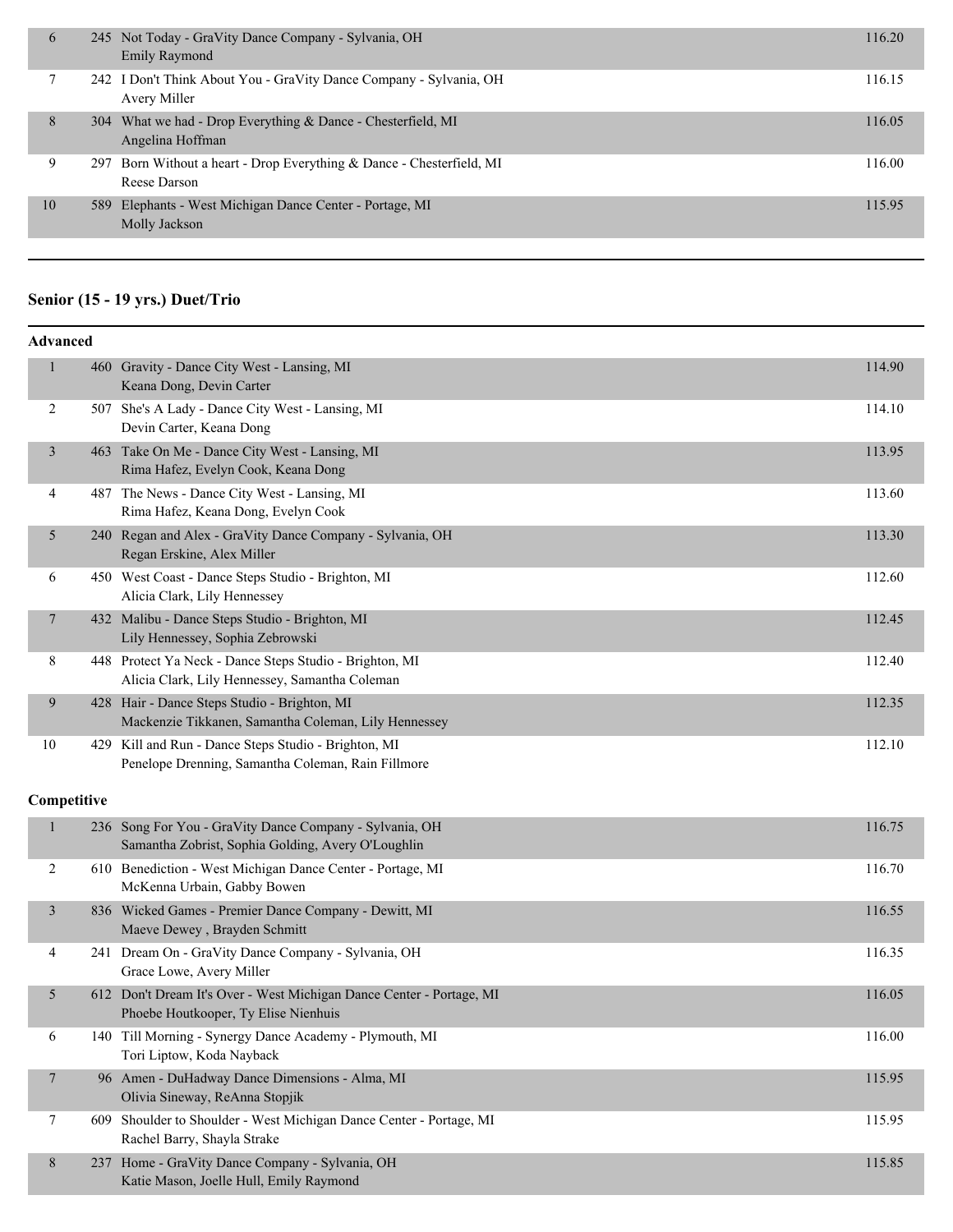|    | 92 See Through - DuHadway Dance Dimensions - Alma, MI<br>Avery Benaske, Halie Truman  | 115.65 |
|----|---------------------------------------------------------------------------------------|--------|
|    | 219 Run To You - GraVity Dance Company - Sylvania, OH<br>Lauren O'Brien, Avery Miller | 115.65 |
| 10 | 93 Long Time - DuHadway Dance Dimensions - Alma, MI<br>Brenna Bigelow, Brynn Buschle  | 115.60 |

## **Senior (15 - 19 yrs.) Small**

| Performance    |                 |                                                                                                                                                                                                                       |        |
|----------------|-----------------|-----------------------------------------------------------------------------------------------------------------------------------------------------------------------------------------------------------------------|--------|
| $\mathbf{1}$   |                 | 373 Thumbs - 360 Dance Company - Marshall, MI<br>Adrienne Dysinger, Lauren Malloch, Mariona Schanzenbaker, McKenzie Albaugh, Jane Taylor                                                                              | 111.75 |
|                | <b>Advanced</b> |                                                                                                                                                                                                                       |        |
| $\mathbf{1}$   |                 | 490 Post That - Dance City West - Lansing, MI<br>Devin Carter, Emma Jacobs, Evelyn Cook, Keana Dong, Mackenzie Martinsen                                                                                              | 115.15 |
| 2              |                 | 455 Melancholy Town - Dance Steps Studio - Brighton, MI<br>Samantha Coleman, Lily Hennessey, Alicia Clark, Rebecca Terryberry, Mackenzie Tikkanen, Rain<br>Fillmore                                                   | 115.10 |
| 3              |                 | 467 Love Is On The Way - Dance City West - Lansing, MI<br>Evelyn Cook, Keana Dong, Emma Jacobs, Devin Carter                                                                                                          | 114.90 |
| 4              |                 | 521 Poker Face - Dance Dynamics - Marshall, MI<br>Olivia Hill, Mara Tiernan, Leah Damon, Kylie Shedd, Hailee-Mae Eldred, Chyann Litton, Alexis Palmer,<br>Alexis Avery, Abigail Geairn                                | 114.60 |
| 5              |                 | 468 Fly - Dance City West - Lansing, MI<br>Kiana Ruvolo, Kirsten Stone, Evelyn Cook, Rima Hafez, Keana Dong, Emma Jacobs, Corina Seymour                                                                              | 114.35 |
| 6              |                 | 522 Forever - Dance Dynamics - Marshall, MI<br>Olivia Hill, Chyann Litton, Hailee-Mae Eldred, Alexis Palmer, Abigail Geairn, Mara Tiernan, Kylie<br>Shedd                                                             | 114.30 |
| 7              |                 | 474 Hot Stuff - Dance City West - Lansing, MI<br>Kirsten Stone, Evelyn Cook, Keana Dong, Emma Jacobs, Devin Carter, Corina Seymour                                                                                    | 114.25 |
| 7              |                 | 518 Humble - Dance Dynamics - Marshall, MI<br>Olivia Hill, Mara Tiernan, Kylie Shedd, Chyann Litton, Hailee-Mae Eldred, Alexis Palmer                                                                                 | 114.25 |
| 8              |                 | 375 Beautiful World - 360 Dance Company - Marshall, MI<br>Brooke Woodworth, Maeley Hydrick, Amelia Kotas, Maddie Kue, Hallie Machalka, Zadie Zuehlke,<br>Helene Hilton                                                | 114.20 |
| 8              |                 | 446 Cellophane - Dance Steps Studio - Brighton, MI<br>Lily Hennessey, Ashley O'Donohue, Ashlyn Payer, Sophia Zebrowski                                                                                                | 114.20 |
| 9              |                 | 284 Sirens - Drop Everything & Dance - Chesterfield, MI<br>Katelyn Heikkila, Ava Phillips, Ella Setlak, Brooke DiDonato, Kaitlyn Steel, Addison Thies, Sara Ramal                                                     | 113.90 |
| 9              |                 | 451 At the Bird's Foot - Dance Steps Studio - Brighton, MI<br>Sophia Zebrowski, Ashlyn Payer, Ashley O'Donohue, Alicia Clark                                                                                          | 113.90 |
| 10             |                 | 257 Do it like this - Shari Rarick School of Dance - Battle Creek, MI<br>McKenzie Buck, Emma Sherwood, Hannah Sherwood, Maddie Russell                                                                                | 113.50 |
|                | Competitive     |                                                                                                                                                                                                                       |        |
| $\mathbf{1}$   |                 | 549 I Gave You All - West Michigan Dance Center - Portage, MI<br>Ty Elise Nienhuis, Molly Myers, Phoebe Houtkooper, Gabby Bowen, Molly Jackson, Rachel Barry,<br>Shayla Strake, McKenna Urbain, Maya Tonthola         | 117.05 |
| $\overline{c}$ |                 | 283 Simple Instructions - Drop Everything & Dance - Chesterfield, MI<br>Bianca Lacey, Emily Hall, Brooke DiDonato, Gabrielle Rose, Ashley Gramzow, Angelina Hoffman,<br>Reese Darson, Angelia Deska                   | 116.90 |
| $\mathfrak{Z}$ |                 | 553 First Song for B - West Michigan Dance Center - Portage, MI<br>Ty Elise Nienhuis, Shayla Strake, Olivia Kakabeeke, McKenna Urbain, Lucy Cheatham, Gabby Bowen,<br>Phoebe Houtkooper, Molly Jackson, Maya Tonthola | 116.55 |
| 4              |                 | 193 Without Warning - GraVity Dance Company - Sylvania, OH                                                                                                                                                            | 116.40 |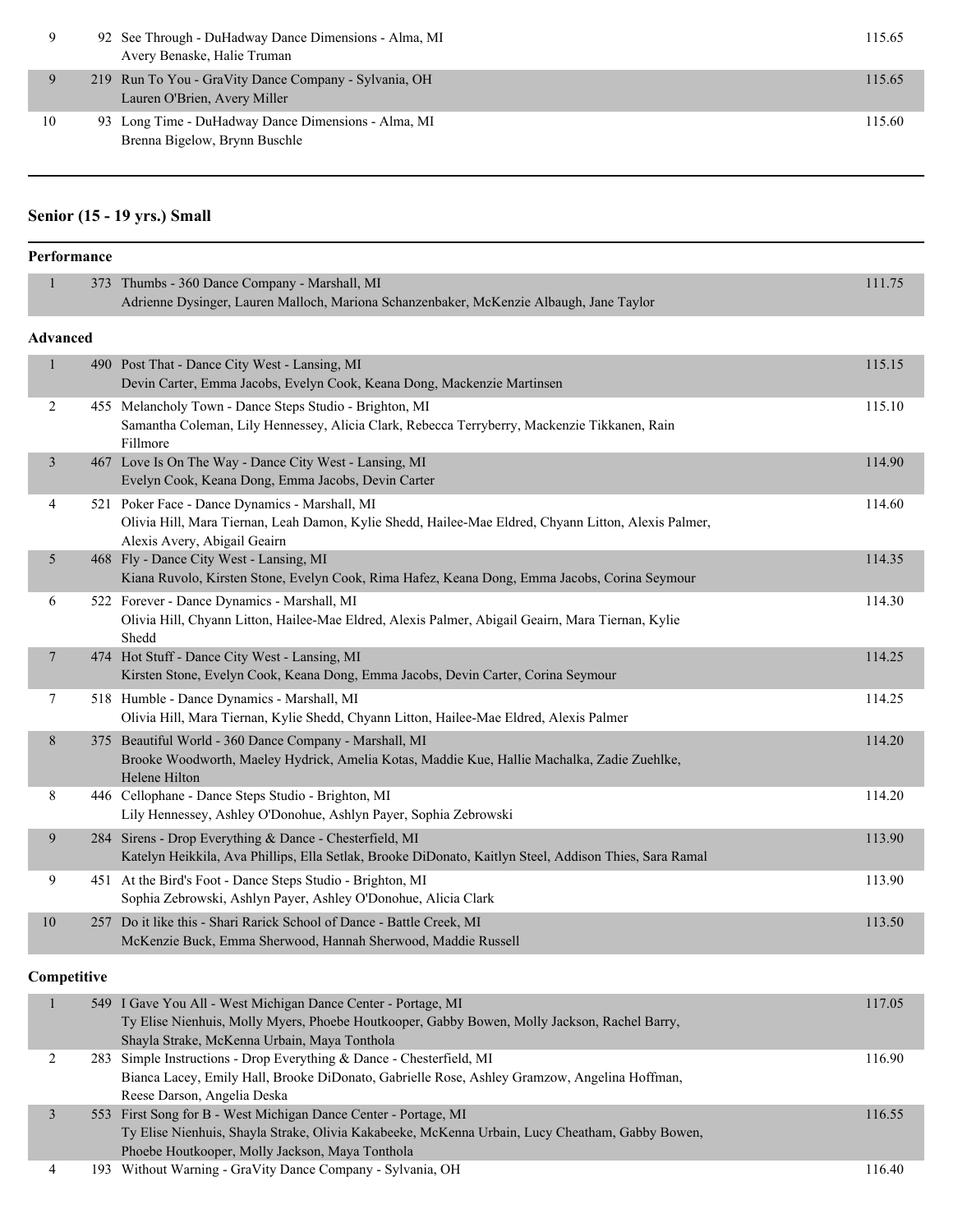|                | Avery Miller, Emily Raymond, Grace Lowe, Joelle Hull, Samantha Zobrist, Katie Mason, Katelyn<br>Augustyniak, Regan Erskine, Lauren O'Brien |        |
|----------------|--------------------------------------------------------------------------------------------------------------------------------------------|--------|
| $\overline{4}$ | 270 Face my Fears - Drop Everything & Dance - Chesterfield, MI                                                                             | 116.40 |
|                | Bianca Lacey, Emily Hall, Megan Buchanan, Gabrielle Rose, Ashley Gramzow, Audrey McIntosh,                                                 |        |
| 5              | Angelina Hoffman, Reese Darson, Angelia Deska<br>278 Come to Life - Drop Everything & Dance - Chesterfield, MI                             | 116.30 |
|                | Emily Hall, Bianca Lacey, Brooke DiDonato, Gabrielle Rose, Reese Darson, Angelia Deska                                                     |        |
| 6              | 213 See You Again - GraVity Dance Company - Sylvania, OH                                                                                   | 116.15 |
|                | Joelle Hull, Avery Miller, Allison Freels, Emily Raymond                                                                                   |        |
| 7              | 550 Lay It Back - West Michigan Dance Center - Portage, MI                                                                                 | 116.10 |
|                | Ty Elise Nienhuis, Phoebe Houtkooper, Molly Jackson, Lillian Davis, Karley Crawford, Rachel Barry,                                         |        |
|                | Lucy Cheatham, Shayla Strake                                                                                                               |        |
| 8              | 552 Greedy - West Michigan Dance Center - Portage, MI                                                                                      | 116.05 |
|                | Ty Elise Nienhuis, Shayla Strake, Olivia Kakabeeke, Lucy Cheatham, Karley Crawford, Gabby Bowen,                                           |        |
|                | Courtney Theodore, Phoebe Houtkooper, Katelyn Gillhespy                                                                                    |        |
| 9              | 126 Unraveled - Synergy Dance Academy - Plymouth, MI                                                                                       | 115.95 |
|                | Brooklyn Whipple, Ashley Hahn, Emily Ward, Koda Nayback, Lauren Kless, Marissa Curtis, Riley                                               |        |
|                | Schopper, Tori Liptow                                                                                                                      |        |
| 10             | 121 No Problem - DuHadway Dance Dimensions - Alma, MI                                                                                      | 115.80 |
|                | Aerin Adkins, Avery Benaske, Brenna Bigelow, Gwendolyn Breidinger, Kaeli Hynes, Tessa Myers, Olivia                                        |        |
|                | Sineway, Halie Truman, Ashlyn Wentworth                                                                                                    |        |
| 10             | 279 Cold Hands - Drop Everything & Dance - Chesterfield, MI                                                                                | 115.80 |
|                | Casey Malburg, Megan Buchanan, Katelyn Heikkila, Alexandra Sudomir, Emma Jarvis, Ashley Gramzow,                                           |        |
|                | Angelina Hoffman, Sara Ramal                                                                                                               |        |
|                |                                                                                                                                            |        |

## **Senior (15 - 19 yrs.) Large**

|                | Advanced |                                                                                                       |        |
|----------------|----------|-------------------------------------------------------------------------------------------------------|--------|
| $\mathbf{1}$   |          | 520 Planet Pit - Dance Dynamics - Marshall, MI                                                        | 114.70 |
|                |          | Autumn Jaynes, Avery Tiernan, Bailey Everdeen, Leah McPartlin, Abigail Geairn, Alexis Avery,          |        |
|                |          | Hailee-Mae Eldred, Kylie Shedd, Leah Damon, Mara Tiernan, Olivia Hill, Alexis Palmer                  |        |
| $\overline{2}$ |          | 271 Let me be the one - Drop Everything & Dance - Chesterfield, MI                                    | 114.35 |
|                |          | Casey Malburg, Katelyn Heikkila, Alexis Brunsden, Brianna Shaffer, Grace Llewellyn, Mia Spasich,      |        |
|                |          | Payton Phillips, Brooke DiDonato, Alexandra Sudomir, Addison Thies, Summer Maddox, Sara Ramal,        |        |
|                |          | Emma Jarvis                                                                                           |        |
| 3              |          | 368 It's All Coming Coming Back to Me - 360 Dance Company - Marshall, MI                              | 114.10 |
|                |          | Amelia Kotas, Maddie Kue, Hallie Machalka, Sophia Andalon, Mary Claire Davis, Leah DeLoof, Ella       |        |
|                |          | Domingo, Elliana Ebner, Abby Ellis, Rachel Snyder, Helene Hilton                                      |        |
| Competitive    |          |                                                                                                       |        |
| $\mathbf{1}$   |          | 289 Silhouette - Drop Everything & Dance - Chesterfield, MI                                           | 117.50 |
|                |          | Emily Hall, Casey Malburg, Megan Buchanan, Bianca Lacey, Brooke DiDonato, Addison Thies, Reese        |        |
|                |          | Darson, Angelia Deska, Sara Ramal, Gabrielle Rose, Ashley Gramzow, Audrey McIntosh, Angelina          |        |
|                |          | Hoffman, Emma Jarvis, Summer Maddox                                                                   |        |
| 2              |          | 548 Eternity - West Michigan Dance Center - Portage, MI                                               | 116.85 |
|                |          | Phoebe Houtkooper, Ty Elise Nienhuis, Lauren Canfield, Gabby Bowen, McKenna Urbain, Molly             |        |
|                |          | Jackson, Olivia Kakabeeke, Avery Ferschweiler, Rachel Barry, Shayla Strake, Lillian Davis, Cecylia    |        |
|                |          | Dorow, Katelyn Gillhespy, Maya Tonthola, Courtney Theodore, Isabella Ritchie, Kayla Goldsberry,       |        |
|                |          | Karley Crawford                                                                                       |        |
| $\mathfrak{Z}$ |          | 195 I Will Never Love Again - GraVity Dance Company - Sylvania, OH                                    | 116.65 |
|                |          | Allison Freels, Avery O'Loughlin, Avery Miller, Emily Raymond, Grace Lowe, Joelle Hull, Lauren        |        |
|                |          | O'Brien, Paige Britton, Taylor Weldele, Samantha Zobrist, Regan Erskine, Katie Mason, Katelyn         |        |
|                |          | Augustyniak, Carly Nusbaum, Emma Wernet, Lilliana Stiverson, Sophia Golding                           |        |
| 4              |          | 206 Google Me - GraVity Dance Company - Sylvania, OH                                                  | 116.60 |
|                |          | Katelyn Augustyniak, Paige Britton, Regan Erskine, Allison Freels, Sophia Golding, Joelle Hull, Grace |        |
|                |          | Lowe, Avery O'Loughlin, Emily Raymond, Avery Miller, Lauren O'Brien, Katie Mason, Samantha            |        |
|                |          | Zobrist, Grace Leonard                                                                                |        |
| 5              |          | 114 August - DuHadway Dance Dimensions - Alma, MI                                                     | 116.45 |
|                |          | Avery Benaske, Brenna Bigelow, Hannah Bonacci, Gwendolyn Breidinger, Brynn Buschle, Ellie DeLeon,     |        |
|                |          | Kaeli Hynes, Kelsie Koves, Tessa Myers, Olivia Sineway, ReAnna Stopjik, Halie Truman                  |        |